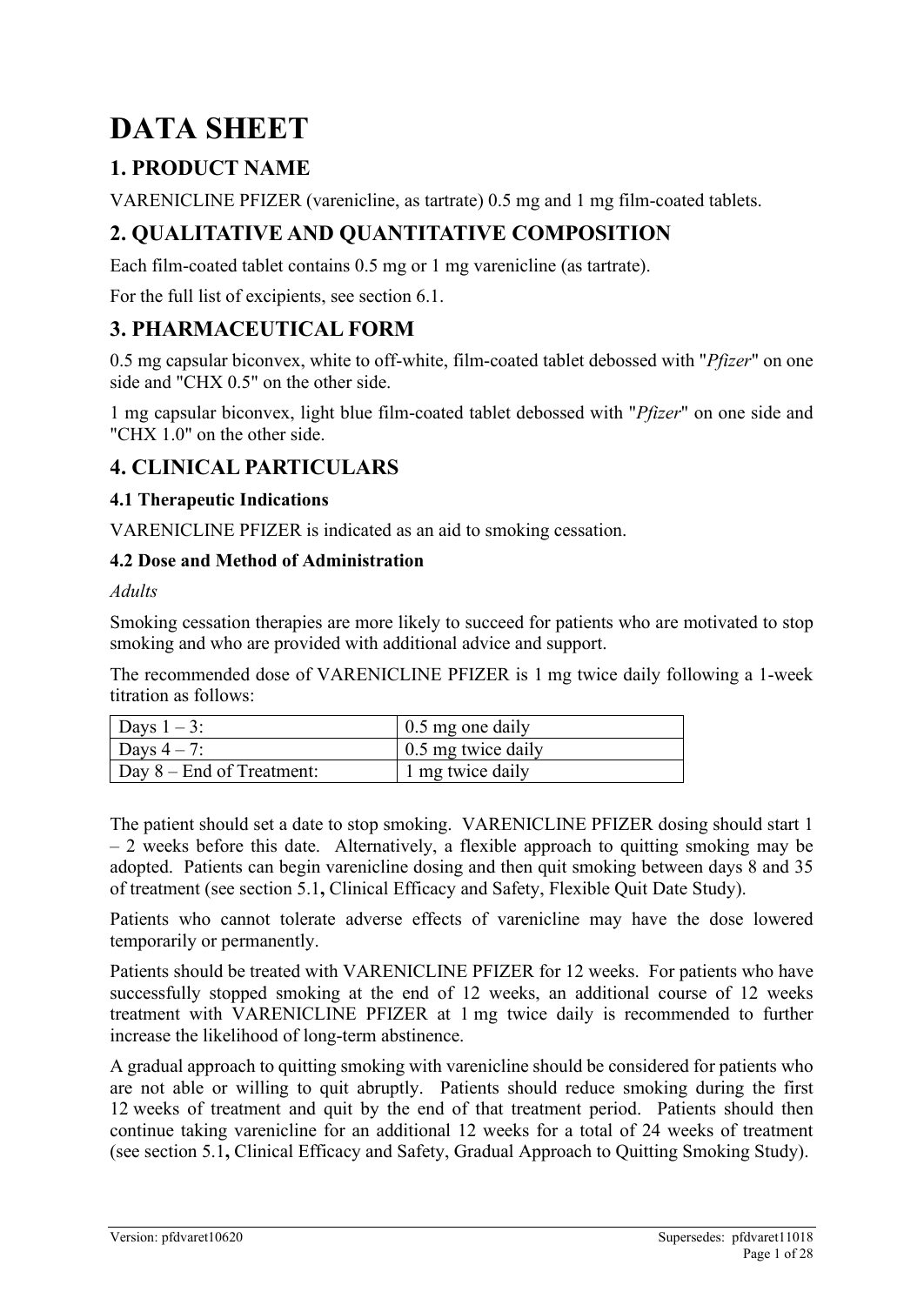Patients who are motivated to quit and who do not succeed in stopping smoking during prior varenicline therapy, or who relapse after treatment, should be encouraged to make another attempt once factors contributing to the failed attempt have been identified and addressed (see section 5.1**,** Clinical Efficacy and Safety, Study in Subjects Re-treated with Varenicline).

Dose tapering of VARENICLINE PFIZER is not required at the end of treatment.

#### *Renal Impairment*

No dosage adjustment is necessary for patients with mild to moderate renal impairment.

For patients with severe renal impairment, the recommended dose of VARENICLINE PFIZER is 1 mg once daily. Dosing should begin at 0.5 mg once daily for the first 3 days then increased to 1 mg once daily (see section 5.2).

Based on insufficient clinical experience with VARENICLINE PFIZER in patients with end stage renal disease, treatment is not recommended in this patient population (see section 5.2, Special Patient Populations).

#### *Hepatic Impairment*

No dosage adjustment is necessary for patients with hepatic impairment (see section 5.2).

#### *Elderly*

No dosage adjustment is necessary for elderly patients (see section 5.2). Because elderly patients are more likely to have decreased renal function, prescribers should consider the renal status of an elderly patient.

#### *Paediatric Population*

VARENICLINE PFIZER is not recommended for use in paediatric patients because its efficacy in this population was not demonstrated (see section 5.1, Clinical Efficacy and Safety, Paediatric Population and see section 5.2, Paediatric Population).

#### *Method of Administration*

VARENICLINE PFIZER tablets should be swallowed whole with water.

VARENICLINE PFIZER can be taken with or without food.

#### **4.3 Contraindications**

Hypersensitivity to the active substance or to any of the excipients listed in section 6.1.

#### **4.4 Special Warnings and Precautions for Use**

#### *Effects of Smoking Cessation*

Physiological changes resulting from smoking cessation, with or without treatment with VARENICLINE PFIZER, may alter pharmacokinetics or pharmacodynamics of some drugs, for which dosage adjustment may be necessary (examples include theophylline, warfarin and insulin). 1As smoking induces CYP1A2, smoking cessation may result in an increase of plasma levels of CYP1A2 substrates.

Smoking cessation, with or without pharmacotherapy, has been associated with change in appetite and weight gain.

Smoking cessation, with or without pharmacotherapy, has been associated with the exacerbation of underlying psychiatric illness (e.g. depression). Care should be taken with patients with a history of psychiatric illness and patients should be advised accordingly.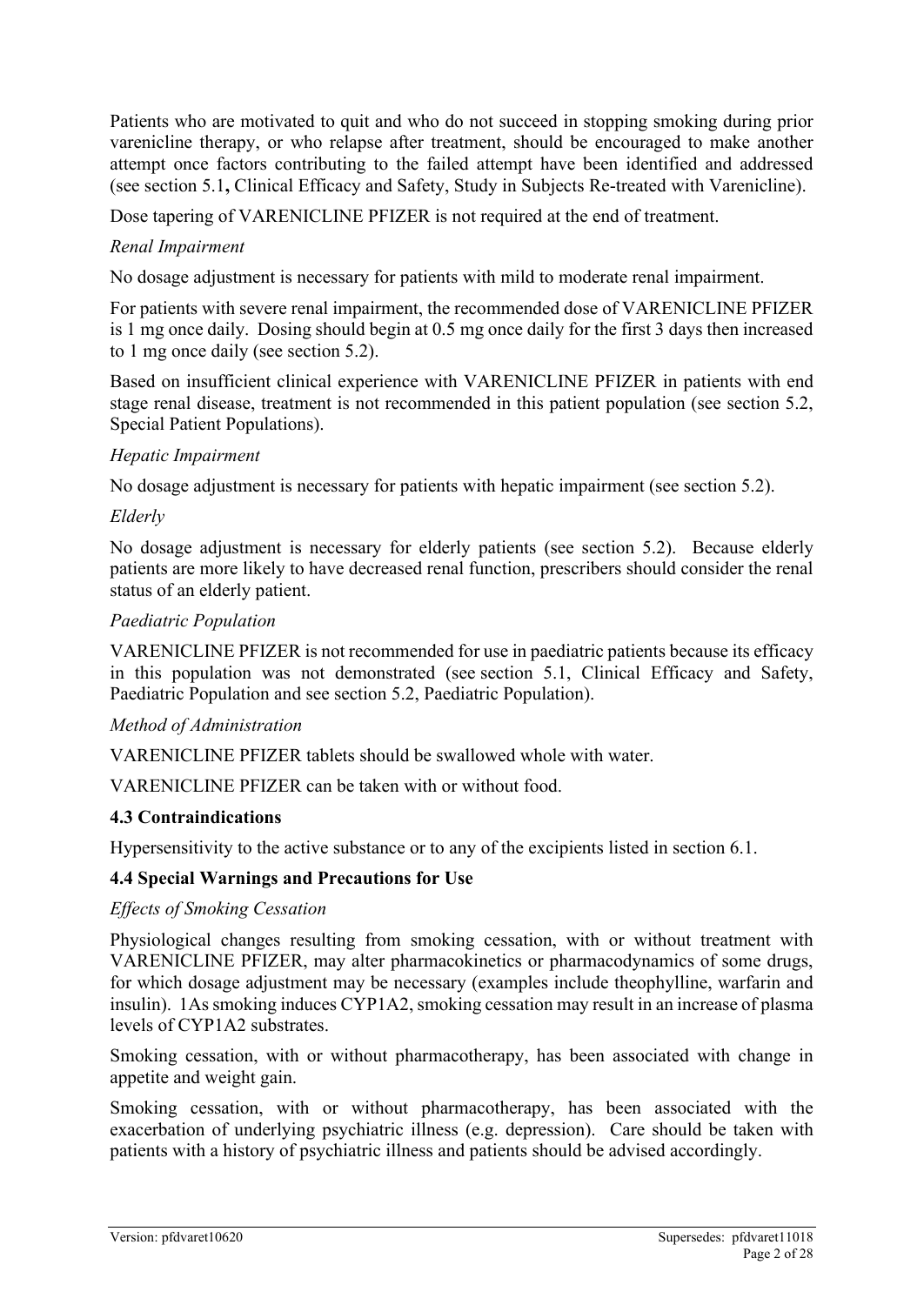At the end of treatment, discontinuation of VARENICLINE PFIZER was associated with an increase in irritability, urge to smoke, depression, and/or insomnia in up to 3% of patients. The prescriber should inform the patient accordingly.

#### *Psychiatric Symptoms*

Serious neuropsychiatric symptoms, including changes in behaviour or thinking, anxiety, psychosis, mood swings, agitation, aggression, depressed mood, suicidal ideation and suicidal behaviour have been reported in patients attempting to quit smoking with VARENICLINE PFIZER. Patients and their families should be advised that the patient should stop taking VARENICLINE PFIZER and contact a healthcare professional immediately if such symptoms are observed.

Doctors should discuss the efficacy and safety profile of VARENICLINE PFIZER with patients attempting to quit smoking with VARENICLINE PFIZER and advise them of the possible emergence of neuropsychiatric symptoms. Patients and their families should be alerted to the need to monitor for the possible emergence of neuropsychiatric symptoms. Patients and their families should be encouraged to report any history of psychiatric illness prior to initiating treatment.

A causal association between VARENICLINE PFIZER and these symptoms has not been established, although association cannot be excluded. Doctors and other healthcare professionals should continue to monitor patients for the development of neuropsychiatric symptoms. On-going follow up of patients with these symptoms should be provided until the symptoms resolve.

A large randomized, double-blind, active and placebo-controlled study was conducted to compare the risk of serious neuropsychiatric events in patients with and without a history of psychiatric disorder treated for smoking cessation with varenicline, bupropion, nicotine replacement therapy patch (NRT) or placebo. The primary safety endpoint was a composite of neuropsychiatric adverse events that have been reported in post-marketing experience. The use of varenicline in patients with or without a history of psychiatric disorder was not associated with an increased risk of serious neuropsychiatric adverse events in the composite primary endpoint compared with placebo (see section 5.1**,** Clinical Efficacy and Safety**,**  Neuropsychiatric Safety and section 4.8**,** Special Populations).

Analyses of pooled clinical trial data did not show evidence of an increased risk of serious neuropsychiatric events with varenicline compared to placebo. In addition, independent observational studies have not supported an increased risk of serious neuropsychiatric events in patients treated with varenicline compared to patients prescribed nicotine replacement therapy (NRT) or bupropion (see section 5.1**,** Clinical Efficacy and Safety, Neuropsychiatric Safety).

#### *Seizures*

In clinical trials and post-marketing experience there have been reports of seizures in patients with or without a history of seizures, treated with varenicline. Varenicline should be used cautiously in patients with a history of seizures or other conditions that potentially lower the seizure threshold. A causal relationship between these reports and varenicline use has not been established.

#### *Hypersensitivity Reactions*

There have been post-marketing reports of hypersensitivity reactions including angioedema in patients treated with VARENICLINE PFIZER. Clinical signs included swelling of the face, mouth (tongue, lips and gums), neck (throat and larynx) and extremities. There were rare reports of life-threatening angioedema requiring urgent medical attention due to respiratory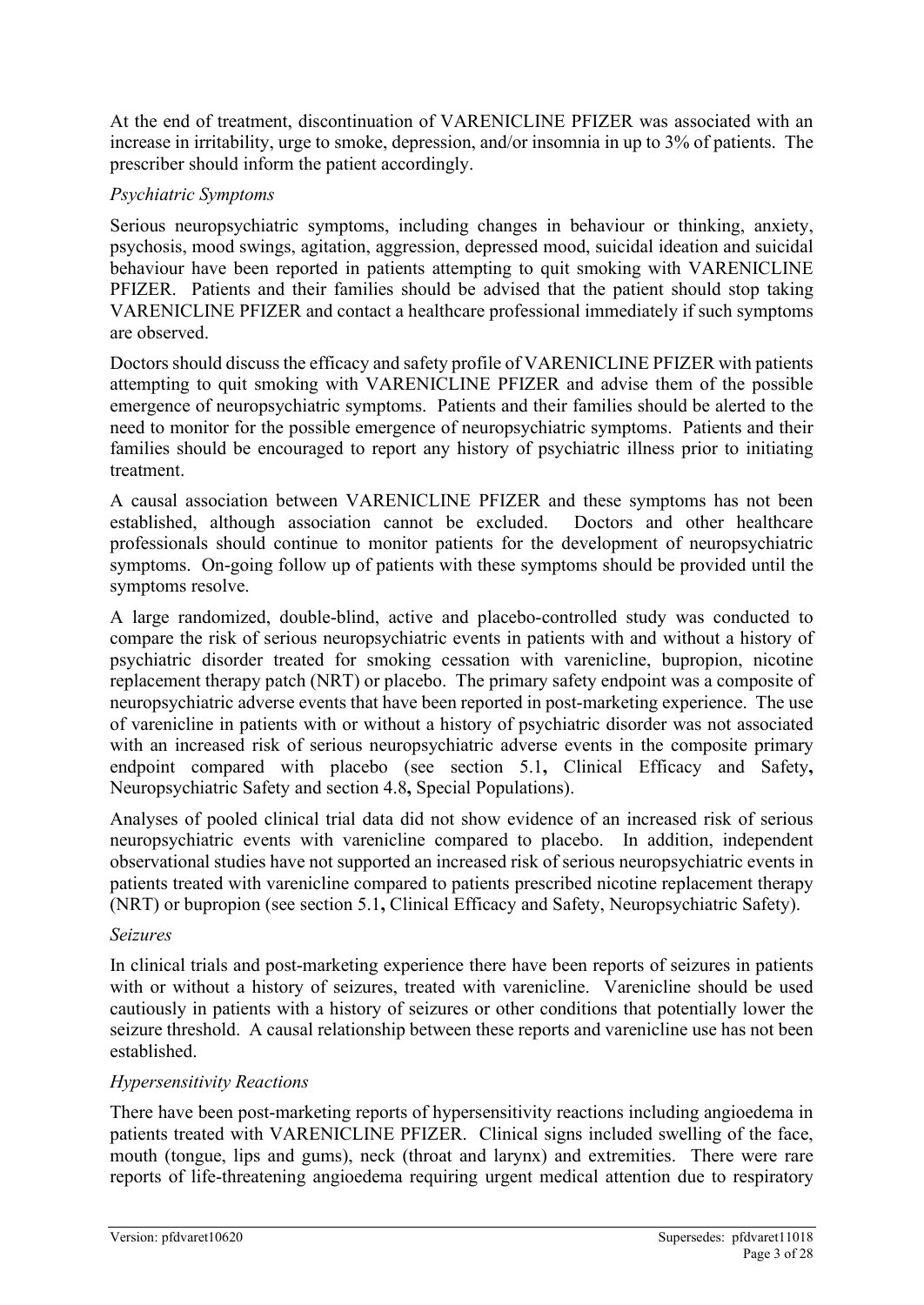compromise. Patients experiencing these symptoms should discontinue treatment with VARENICLINE PFIZER and contact a health care provider immediately (see section 4.8, Post-Marketing Experience).

There have also been post-marketing reports of rare but severe cutaneous reactions, including Stevens-Johnson Syndrome and Erythema Multiforme in patients using VARENICLINE PFIZER. As these skin reactions can be life-threatening, patients should discontinue treatment at the first sign of rash or skin reaction and contact a healthcare provider immediately (see section 4.8, Post-Marketing Experience).

#### *Cardiovascular Events*

In a smoking cessation study in patients with stable cardiovascular (CV) disease and in a meta-analysis of 15 clinical trials, some CV events were reported more frequently in patients treated with varenicline compared to placebo. These events occurred primarily in patients with known CV disease. No causal relationship between these events and varenicline has been established. In a large smoking cessation trial that assessed CV safety in patients with and without a history of psychiatric disorder, major CV events (CV death, non-fatal MI, non-fatal stroke) were reported less frequently in patients treated with varenicline compared to placebo. In these studies, major CV events were infrequent overall and all-cause and CV mortality was lower in patients treated with varenicline compared to patients treated with placebo. Smoking is an independent and major risk factor for CV disease. Patients should be instructed to notify their health care providers of new or worsening cardiovascular symptoms and to seek immediate medical attention if they experience signs and symptoms of myocardial infarction or stroke (see section 5.1, Cardiac Safety Assessment Study). Smoking is an independent and major risk factor for cardiovascular disease.

#### **4.5 Interaction with Other Medicines and Other Forms of Interaction**

Based on varenicline characteristics and clinical experience to date, varenicline has no known clinically meaningful drug interactions. No dosage adjustment of varenicline or coadministered drugs listed below is recommended.

*In vitro* studies demonstrate that varenicline tartrate does not inhibit cytochrome P450 enzymes  $(IC<sub>50</sub> > 6,400$  ng/mL). The P450 enzymes tested for inhibition were: 1A2, 2A6, 2B6, 2C8, 2C9, 2C19, 2D6, 2E1, and 3A4/5. Also, in human hepatocytes *in vitro*, varenicline was shown not to induce the activity of cytochrome P450 enzymes 1A2 and 3A4. Therefore, varenicline tartrate is unlikely to alter the pharmacokinetics of compounds that are primarily metabolised by cytochrome P450 enzymes.

*In vitro* studies demonstrate that varenicline tartrate does not inhibit human renal transport proteins at therapeutic concentrations. Therefore, drugs that are cleared by renal secretion (e.g. metformin – see below) are unlikely to be affected by varenicline tartrate.

*In vitro* studies demonstrate that active renal secretion of varenicline tartrate is mediated by the human organic cation transporter, OCT2. Co-administration with inhibitors of OCT2 does not require a dose adjustment of varenicline as the increase in systemic exposure to varenicline tartrate is not expected to be clinically meaningful (see cimetidine interaction below). Furthermore since metabolism of varenicline tartrate contributes to less than 10% of its clearance, drugs known to affect the cytochrome P450 system are unlikely to alter the pharmacokinetics of varenicline tartrate (see section 5.2) and therefore a dose adjustment of VARENICLINE PFIZER would not be required.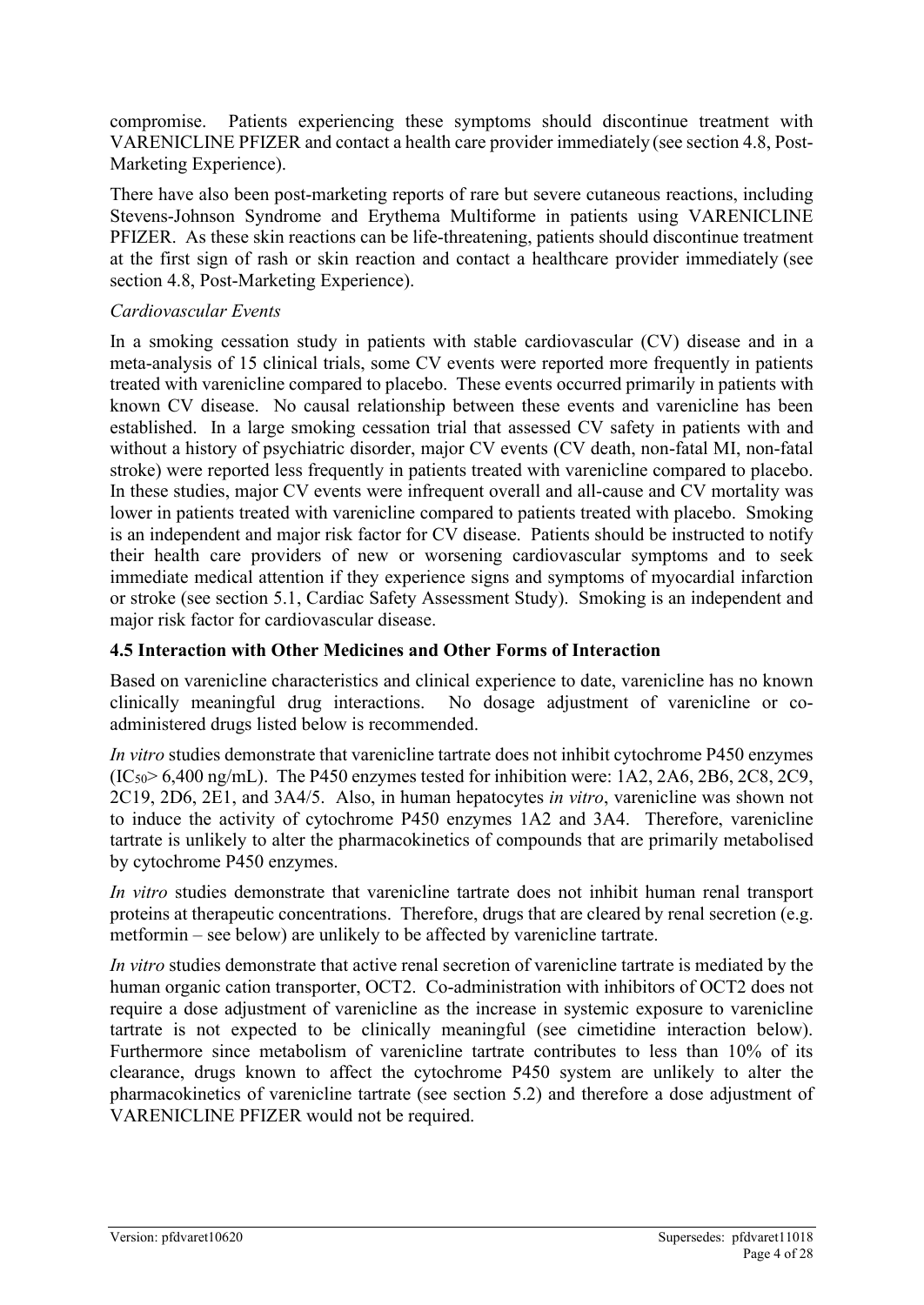#### *Metformin*

Varenicline tartrate (1 mg twice daily) did not affect the pharmacokinetics of metformin (500 mg twice daily), which is a substrate of OCT2. Metformin had no effect on varenicline pharmacokinetics.

#### *Cimetidine*

Co-administration of an OCT2 inhibitor, cimetidine (300 mg four times daily), with varenicline (2 mg single dose) increased the systemic exposure of varenicline by 29% due to a reduction in varenicline renal clearance. No dosage adjustment is recommended based on concomitant cimetidine administration in subjects with normal renal function or in patients with mild to moderate renal impairment. In patients with severe renal impairment, the concomitant use of cimetidine and varenicline should be avoided.

#### *Digoxin*

Varenicline tartrate (1 mg twice daily) did not alter the steady-state pharmacokinetics of digoxin administered as a 0.25 mg daily dose.

#### *Warfarin*

Varenicline tartrate (1 mg twice daily) did not alter the pharmacokinetics of a single 25 mg dose of (R,S)-warfarin. Prothrombin time (INR) was not affected by varenicline tartrate. Smoking cessation itself may result in changes to warfarin pharmacokinetics (see section 4.4).

#### *Alcohol*

There are limited clinical data on any potential interaction between alcohol and varenicline. There have been post marketing reports of increased intoxicating effects of alcohol or neuropsychiatric events in patients drinking alcohol during varenicline treatment. A causal relationship between these events and varenicline use has not been established.

*Use with Other Therapies for Smoking Cessation*

#### Bupropion

Varenicline tartrate (1 mg twice daily) did not alter the steady-state pharmacokinetics of bupropion (150 mg twice daily).

#### Nicotine replacement therapy (NRT)

When varenicline (1 mg twice daily) and nicotine replacement therapy (transdermal 21 mg/day) were co-administered to smokers ( $N=24$ ) for 12 days, there was a statistically significant decrease in average systolic blood pressure (mean 2.6 mmHg) measured on the final day of the study. In this study, the incidence of nausea, headache, vomiting, dyspepsia, fatigue and dizziness was greater for the combination than for NRT alone.

Safety and efficacy of VARENICLINE PFIZER in combination with other smoking cessation therapies have not been studied.

#### **4.6 Fertility, Pregnancy and Lactation**

#### *Pregnancy*

Pregnancy Category: B3

A moderate amount of data on pregnant women (between 300-1000 pregnancy outcomes) indicated no malformative or fetal/neonatal toxicity of varenicline (see section 5.1).

Animal studies have shown reproductive toxicity (see section 5.3). As a precautionary measure, it is preferable to avoid the use of varenicline during pregnancy (see section 5.1).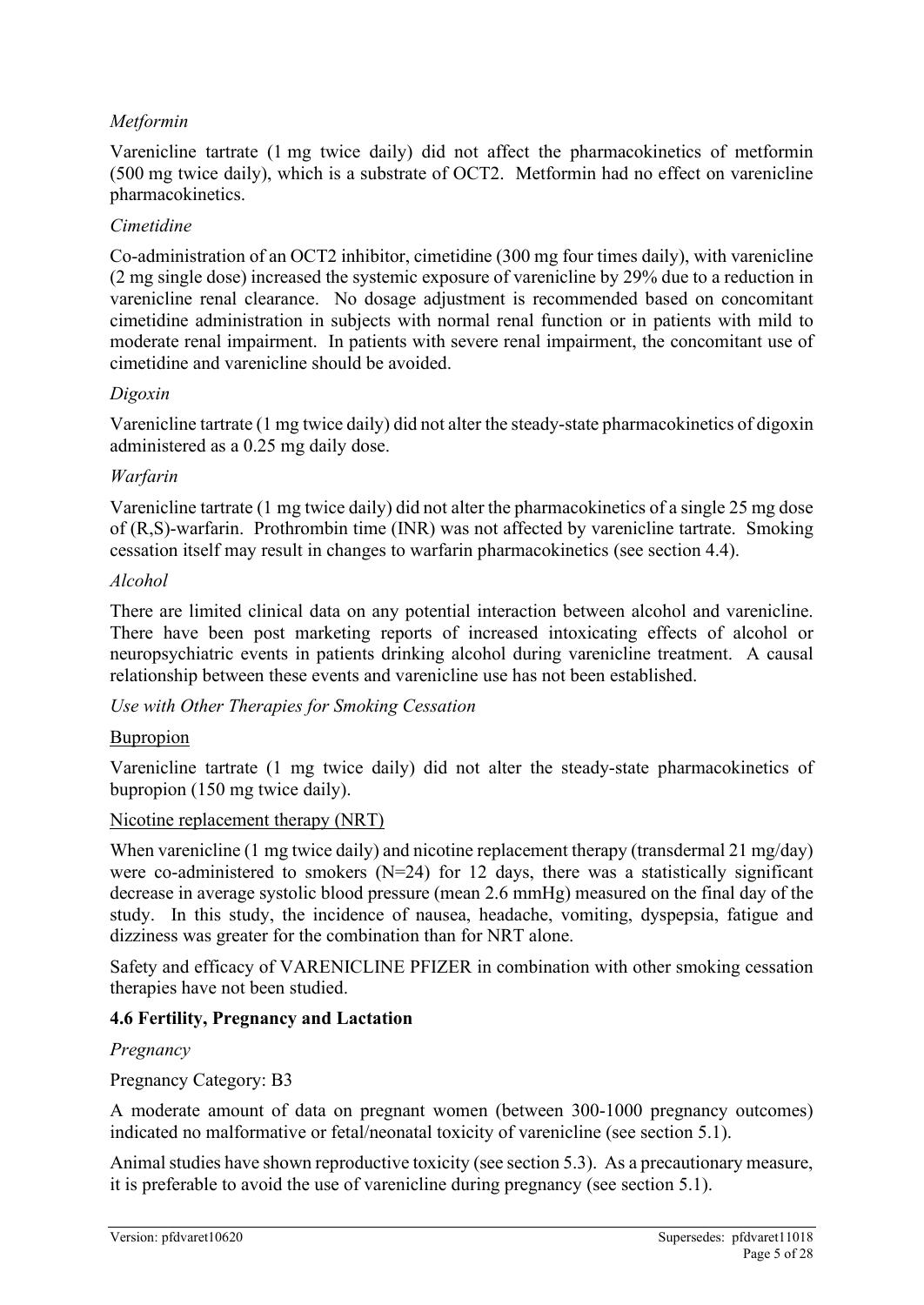#### *Breast-feeding*

It is not known whether varenicline is excreted in human milk. Because many drugs are excreted in human milk and because the potential for adverse effects in nursing infants from VARENICLINE PFIZER is unknown, a decision should be made whether to discontinue nursing or to discontinue the drug, taking into account the importance of the drug to the mother.

#### *Fertility*

It is not expected that varenicline tartrate would impair fertility. Varenicline did not impair fertility in rats at oral doses producing plasma concentrations up to 40 times the human plasma  $C<sub>max</sub>$  at the maximal recommended dose of 1 mg twice daily (see section 4.6, Pregnancy).

#### *Women of Child Bearing Potential*

Where drug therapy is initiated, treatment should be timed such that the course is completed before conception.

#### **4.7 Effects on Ability to Drive and Use Machines**

Patients should be advised to use caution driving or operating machinery until they know how quitting smoking and/or varenicline may affect them.

#### **4.8 Undesirable Effects**

Smoking cessation with or without treatment is associated with various symptoms. For example, dysphoric or depressed mood; insomnia, irritability, frustration or anger; anxiety; difficulty concentrating; restlessness; decreased heart rate; increased appetite or weight gain have been reported in patients attempting to stop smoking. No attempt has been made in either the design or the analysis of the VARENICLINE PFIZER studies to distinguish between adverse effects associated with study drug treatment or those possibly associated with nicotine withdrawal.

Pre-marketing development trials included approximately 4,000 patients treated with VARENICLINE PFIZER for up to 1 year (average exposure 84 days). In general, where adverse events occurred, onset was in the first week of therapy; severity was generally mild to moderate and there were no differences by age, race or gender with regard to the incidence of adverse effects.

The treatment discontinuation rate was 11.4% for varenicline compared with 9.7% for placebo. In this group, the discontinuation rates for the most common adverse events in varenicline treated patients were as follows: nausea (2.7% vs. 0.6% placebo), headache (0.6% vs. 1.0% for placebo), insomnia (1.3% vs. 1.2% for placebo), and abnormal dreams (0.2% vs. 0.2% for placebo).

[Table 1](#page-6-0) includes the most frequently occurring events (at a rate of  $\geq$ 1% and an incidence higher than that for placebo) based on evaluation of data from pre-marketing phase 2-3 studies and updated based on pooled data from 19 placebo-controlled pre- and post-marketing studies, including approximately 5,800 patients treated with varenicline.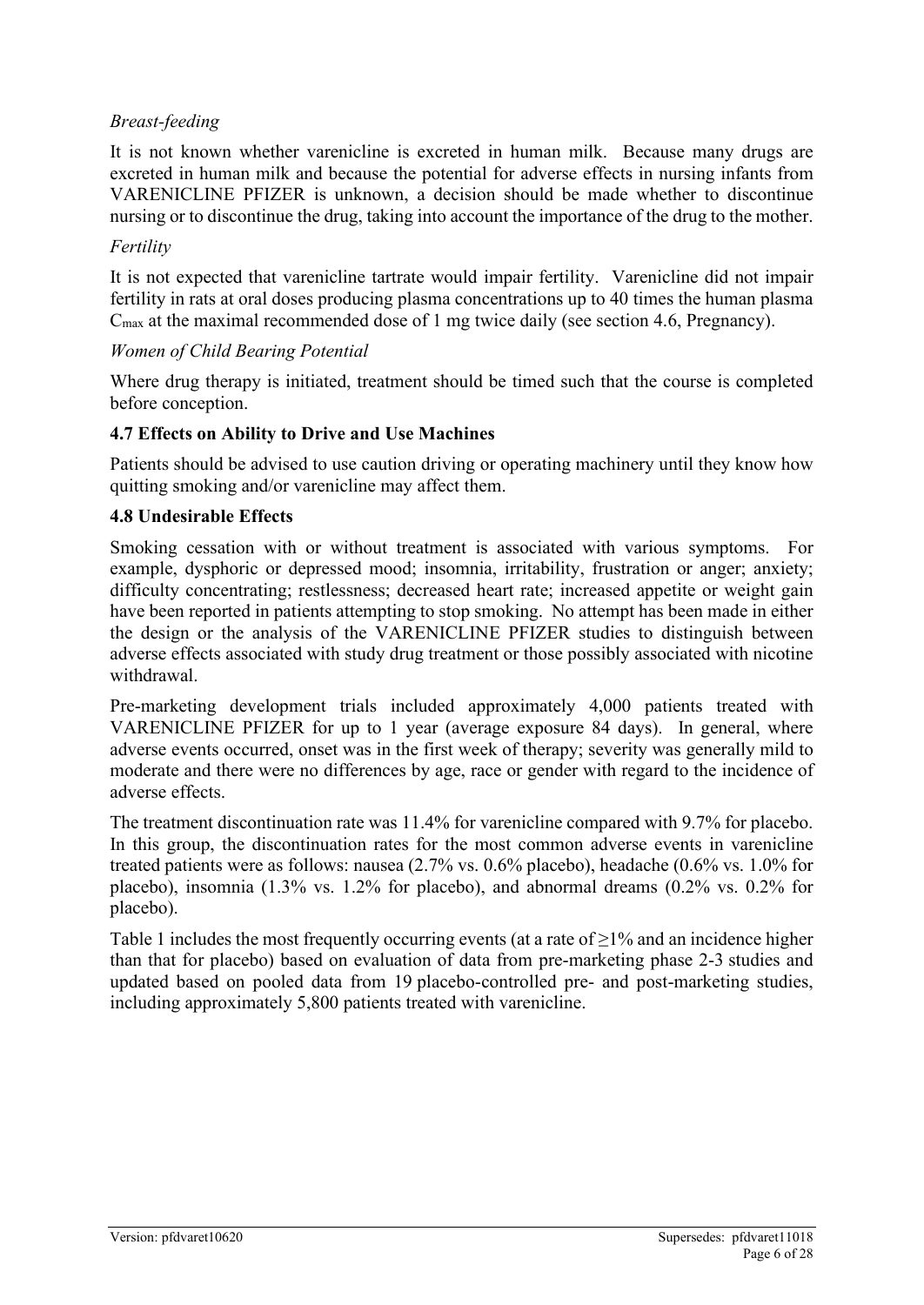| <b>Reporting Event</b><br><b>Varenicline</b><br>Placebo<br>$N = 5823$<br>$N = 4191$<br><b>Gastrointestinal Disorders</b><br>28.2<br>Nausea<br>9.6<br>6.6<br>Abdominal pain <sup>a</sup><br>3.9<br>6.3<br>Constipation<br>2.9<br>Diarrhoea<br>4.4<br>3.8<br>4.5<br>1.8<br>Vomiting<br>4.3<br>Dyspepsia<br>2.4<br>Flatulence<br>4.1<br>2.1<br>3.8<br>2.9<br>Dry mouth<br><b>Abdominal Distension</b><br>1.8<br>0.9<br>Toothache<br>1.2<br>1.0<br>1.0<br>0.6<br>Gastro-oesophageal reflux disease<br>General Disorders and Administration Site Conditions<br>5.0<br>4.1<br>Fatigue<br>1.1<br>Chest pain<br>0.9<br>Infections and Infestations<br>Nasopharyngitis<br>11.0<br>8.9<br>Influenza<br>3.1<br>2.9<br><b>Sinusitis</b><br>1.7<br>1.6<br><b>Bronchitis</b><br>1.3<br>1.8<br>1.1<br>1.0<br>Gastroenteritis<br>Metabolism and Nutrition Disorders<br>3.5<br><b>Increased Appetite</b><br>2.3<br>1.1<br>2.2<br>Weight increased<br>Decreased appetite<br>1.8<br>1.6<br>Nervous System Disorders<br>Headache<br>13.9<br>11.0<br><b>Dizziness</b><br>4.8<br>5.3<br>3.9<br>Dysgeusia<br>2.4<br>Somnolence<br>2.0<br>3.0<br>Disturbance in Attention<br>2.5<br>2.4 |                       | <b>Percentage of Patients</b> |  |  |
|-----------------------------------------------------------------------------------------------------------------------------------------------------------------------------------------------------------------------------------------------------------------------------------------------------------------------------------------------------------------------------------------------------------------------------------------------------------------------------------------------------------------------------------------------------------------------------------------------------------------------------------------------------------------------------------------------------------------------------------------------------------------------------------------------------------------------------------------------------------------------------------------------------------------------------------------------------------------------------------------------------------------------------------------------------------------------------------------------------------------------------------------------------------------|-----------------------|-------------------------------|--|--|
|                                                                                                                                                                                                                                                                                                                                                                                                                                                                                                                                                                                                                                                                                                                                                                                                                                                                                                                                                                                                                                                                                                                                                                 |                       |                               |  |  |
|                                                                                                                                                                                                                                                                                                                                                                                                                                                                                                                                                                                                                                                                                                                                                                                                                                                                                                                                                                                                                                                                                                                                                                 |                       |                               |  |  |
|                                                                                                                                                                                                                                                                                                                                                                                                                                                                                                                                                                                                                                                                                                                                                                                                                                                                                                                                                                                                                                                                                                                                                                 |                       |                               |  |  |
|                                                                                                                                                                                                                                                                                                                                                                                                                                                                                                                                                                                                                                                                                                                                                                                                                                                                                                                                                                                                                                                                                                                                                                 |                       |                               |  |  |
|                                                                                                                                                                                                                                                                                                                                                                                                                                                                                                                                                                                                                                                                                                                                                                                                                                                                                                                                                                                                                                                                                                                                                                 |                       |                               |  |  |
|                                                                                                                                                                                                                                                                                                                                                                                                                                                                                                                                                                                                                                                                                                                                                                                                                                                                                                                                                                                                                                                                                                                                                                 |                       |                               |  |  |
|                                                                                                                                                                                                                                                                                                                                                                                                                                                                                                                                                                                                                                                                                                                                                                                                                                                                                                                                                                                                                                                                                                                                                                 |                       |                               |  |  |
|                                                                                                                                                                                                                                                                                                                                                                                                                                                                                                                                                                                                                                                                                                                                                                                                                                                                                                                                                                                                                                                                                                                                                                 |                       |                               |  |  |
|                                                                                                                                                                                                                                                                                                                                                                                                                                                                                                                                                                                                                                                                                                                                                                                                                                                                                                                                                                                                                                                                                                                                                                 |                       |                               |  |  |
|                                                                                                                                                                                                                                                                                                                                                                                                                                                                                                                                                                                                                                                                                                                                                                                                                                                                                                                                                                                                                                                                                                                                                                 |                       |                               |  |  |
|                                                                                                                                                                                                                                                                                                                                                                                                                                                                                                                                                                                                                                                                                                                                                                                                                                                                                                                                                                                                                                                                                                                                                                 |                       |                               |  |  |
|                                                                                                                                                                                                                                                                                                                                                                                                                                                                                                                                                                                                                                                                                                                                                                                                                                                                                                                                                                                                                                                                                                                                                                 |                       |                               |  |  |
|                                                                                                                                                                                                                                                                                                                                                                                                                                                                                                                                                                                                                                                                                                                                                                                                                                                                                                                                                                                                                                                                                                                                                                 |                       |                               |  |  |
|                                                                                                                                                                                                                                                                                                                                                                                                                                                                                                                                                                                                                                                                                                                                                                                                                                                                                                                                                                                                                                                                                                                                                                 |                       |                               |  |  |
|                                                                                                                                                                                                                                                                                                                                                                                                                                                                                                                                                                                                                                                                                                                                                                                                                                                                                                                                                                                                                                                                                                                                                                 |                       |                               |  |  |
|                                                                                                                                                                                                                                                                                                                                                                                                                                                                                                                                                                                                                                                                                                                                                                                                                                                                                                                                                                                                                                                                                                                                                                 |                       |                               |  |  |
|                                                                                                                                                                                                                                                                                                                                                                                                                                                                                                                                                                                                                                                                                                                                                                                                                                                                                                                                                                                                                                                                                                                                                                 |                       |                               |  |  |
|                                                                                                                                                                                                                                                                                                                                                                                                                                                                                                                                                                                                                                                                                                                                                                                                                                                                                                                                                                                                                                                                                                                                                                 |                       |                               |  |  |
|                                                                                                                                                                                                                                                                                                                                                                                                                                                                                                                                                                                                                                                                                                                                                                                                                                                                                                                                                                                                                                                                                                                                                                 |                       |                               |  |  |
|                                                                                                                                                                                                                                                                                                                                                                                                                                                                                                                                                                                                                                                                                                                                                                                                                                                                                                                                                                                                                                                                                                                                                                 |                       |                               |  |  |
|                                                                                                                                                                                                                                                                                                                                                                                                                                                                                                                                                                                                                                                                                                                                                                                                                                                                                                                                                                                                                                                                                                                                                                 |                       |                               |  |  |
|                                                                                                                                                                                                                                                                                                                                                                                                                                                                                                                                                                                                                                                                                                                                                                                                                                                                                                                                                                                                                                                                                                                                                                 |                       |                               |  |  |
|                                                                                                                                                                                                                                                                                                                                                                                                                                                                                                                                                                                                                                                                                                                                                                                                                                                                                                                                                                                                                                                                                                                                                                 |                       |                               |  |  |
|                                                                                                                                                                                                                                                                                                                                                                                                                                                                                                                                                                                                                                                                                                                                                                                                                                                                                                                                                                                                                                                                                                                                                                 |                       |                               |  |  |
|                                                                                                                                                                                                                                                                                                                                                                                                                                                                                                                                                                                                                                                                                                                                                                                                                                                                                                                                                                                                                                                                                                                                                                 |                       |                               |  |  |
|                                                                                                                                                                                                                                                                                                                                                                                                                                                                                                                                                                                                                                                                                                                                                                                                                                                                                                                                                                                                                                                                                                                                                                 |                       |                               |  |  |
|                                                                                                                                                                                                                                                                                                                                                                                                                                                                                                                                                                                                                                                                                                                                                                                                                                                                                                                                                                                                                                                                                                                                                                 |                       |                               |  |  |
|                                                                                                                                                                                                                                                                                                                                                                                                                                                                                                                                                                                                                                                                                                                                                                                                                                                                                                                                                                                                                                                                                                                                                                 |                       |                               |  |  |
|                                                                                                                                                                                                                                                                                                                                                                                                                                                                                                                                                                                                                                                                                                                                                                                                                                                                                                                                                                                                                                                                                                                                                                 |                       |                               |  |  |
|                                                                                                                                                                                                                                                                                                                                                                                                                                                                                                                                                                                                                                                                                                                                                                                                                                                                                                                                                                                                                                                                                                                                                                 |                       |                               |  |  |
|                                                                                                                                                                                                                                                                                                                                                                                                                                                                                                                                                                                                                                                                                                                                                                                                                                                                                                                                                                                                                                                                                                                                                                 |                       |                               |  |  |
|                                                                                                                                                                                                                                                                                                                                                                                                                                                                                                                                                                                                                                                                                                                                                                                                                                                                                                                                                                                                                                                                                                                                                                 |                       |                               |  |  |
|                                                                                                                                                                                                                                                                                                                                                                                                                                                                                                                                                                                                                                                                                                                                                                                                                                                                                                                                                                                                                                                                                                                                                                 |                       |                               |  |  |
|                                                                                                                                                                                                                                                                                                                                                                                                                                                                                                                                                                                                                                                                                                                                                                                                                                                                                                                                                                                                                                                                                                                                                                 |                       |                               |  |  |
|                                                                                                                                                                                                                                                                                                                                                                                                                                                                                                                                                                                                                                                                                                                                                                                                                                                                                                                                                                                                                                                                                                                                                                 | Psychiatric Disorders |                               |  |  |
| Insomnia <sup>b</sup><br>14.1<br>8.7                                                                                                                                                                                                                                                                                                                                                                                                                                                                                                                                                                                                                                                                                                                                                                                                                                                                                                                                                                                                                                                                                                                            |                       |                               |  |  |
| Abnormal Dreams <sup>c</sup><br>11.0<br>4.6                                                                                                                                                                                                                                                                                                                                                                                                                                                                                                                                                                                                                                                                                                                                                                                                                                                                                                                                                                                                                                                                                                                     |                       |                               |  |  |
| Irritability<br>4.6<br>5.0                                                                                                                                                                                                                                                                                                                                                                                                                                                                                                                                                                                                                                                                                                                                                                                                                                                                                                                                                                                                                                                                                                                                      |                       |                               |  |  |
| 4.9<br>Anxiety<br>3.5                                                                                                                                                                                                                                                                                                                                                                                                                                                                                                                                                                                                                                                                                                                                                                                                                                                                                                                                                                                                                                                                                                                                           |                       |                               |  |  |
| Sleep Disorder<br>3.6<br>2.4                                                                                                                                                                                                                                                                                                                                                                                                                                                                                                                                                                                                                                                                                                                                                                                                                                                                                                                                                                                                                                                                                                                                    |                       |                               |  |  |
| 2.3<br>2.1<br>Depression                                                                                                                                                                                                                                                                                                                                                                                                                                                                                                                                                                                                                                                                                                                                                                                                                                                                                                                                                                                                                                                                                                                                        |                       |                               |  |  |
| Depressed mood<br>1.5<br>1.6                                                                                                                                                                                                                                                                                                                                                                                                                                                                                                                                                                                                                                                                                                                                                                                                                                                                                                                                                                                                                                                                                                                                    |                       |                               |  |  |
| Agitation<br>1.2<br>1.1                                                                                                                                                                                                                                                                                                                                                                                                                                                                                                                                                                                                                                                                                                                                                                                                                                                                                                                                                                                                                                                                                                                                         |                       |                               |  |  |

#### <span id="page-6-0"></span>**Table 1 Treatment-emergent all-causality Adverse Events reported in studies at a rate ≥1%**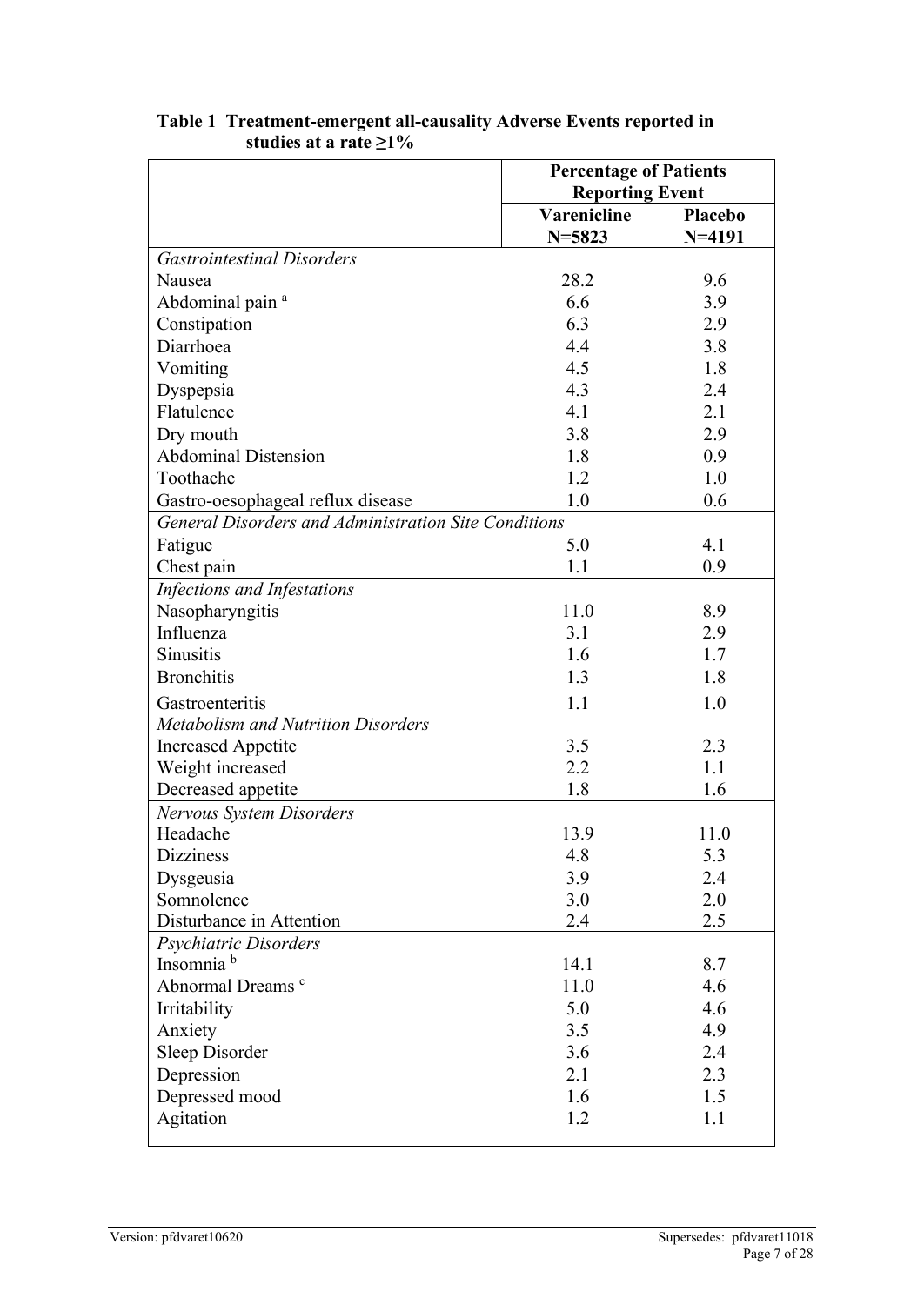|                                                 | <b>Percentage of Patients</b> |                |  |
|-------------------------------------------------|-------------------------------|----------------|--|
|                                                 | <b>Reporting Event</b>        |                |  |
|                                                 | Varenicline                   | <b>Placebo</b> |  |
|                                                 | $N = 5823$                    | $N = 4191$     |  |
| Respiratory, Thoracic and Mediastinal Disorders |                               |                |  |
| Cough                                           | 2.3                           | 2.6            |  |
| Oropharyngeal pain                              | 1.8                           | 1.5            |  |
| Dyspnoea                                        | 1.2                           | 0.6            |  |
| <b>Skin and Subcutaneous Tissue Disorders</b>   |                               |                |  |
| Rash                                            | 1.4                           | 1.2            |  |
| Pruritis <sup>d</sup>                           | 1.0                           | 0.6            |  |
| Musculoskeletal and Connective Tissue Disorders |                               |                |  |
| Back pain                                       | 3.4                           | 3.0            |  |
| Arthralgia                                      | 1.9                           | 1.5            |  |
| Myalgia                                         | 1.4                           | 0.9            |  |
| Pain in extremity                               | 1.2                           | 1.2            |  |
| Vascular Disorders                              |                               |                |  |
| Hypertension                                    | 1.2                           | 1.1            |  |

#### **Table 1 Treatment-emergent all-causality Adverse Events reported in studies at a rate ≥1%**

a. Includes PTs Abdominal pain, Gastrointestinal pain Abdominal tenderness, Abdominal pain lower, Abdominal pain upper and Abdominal discomfort

b. Includes PTs Insomnia, Initial insomnia, Middle insomnia and Terminal insomnia

c. Includes PTs Abnormal dreams and Nightmare

d. Includes PTs Pruritus and Pruritus generalised

In [Table 2](#page-7-0) below, all adverse reactions, which occurred at a rate < 1% are listed by system organ class and frequency (uncommon  $\geq 1/1,000$  to  $\leq 1/100$ , rare:  $\geq 1/10,000$  to  $\leq 1/1000$ ).

#### <span id="page-7-0"></span>**Table 2 Adverse Reactions Reported in Studies at a Rate <1%**

|  | <b>System Organ Adverse Drug Reactions</b> |
|--|--------------------------------------------|
|  |                                            |

| Class                           |                                                                            |
|---------------------------------|----------------------------------------------------------------------------|
|                                 | <b>Blood and Lymphatic System Disorders</b>                                |
| Rare                            | Platelet count decreased                                                   |
|                                 | <b>Metabolism and Nutrition Disorders</b>                                  |
| Rare                            | Polydipsia                                                                 |
| <b>Psychiatric Disorders</b>    |                                                                            |
| Uncommon                        | Thinking abnormal, mood swings, restlessness, libido decreased             |
| Rare                            | Bradyphrenia, dysphoria                                                    |
| <b>Nervous System Disorders</b> |                                                                            |
| Uncommon                        | Tremor, hypoaesthesia, lethargy, hypogeusia                                |
| Rare                            | Circadian rhythm sleep disorder, dysarthria, coordination abnormal, visual |
|                                 | field defect                                                               |
| <b>Cardiac Disorders</b>        |                                                                            |
| Uncommon                        | Angina pectoris, tachycardia, palpitations, heart rate increased           |
| Rare                            | Electrocardiogram T wave amplitude decreased, atrial fibrillation,         |
|                                 | electrocardiogram ST segment depression                                    |
| <b>Vascular Disorders</b>       |                                                                            |

Uncommon Hot flush, blood pressure increased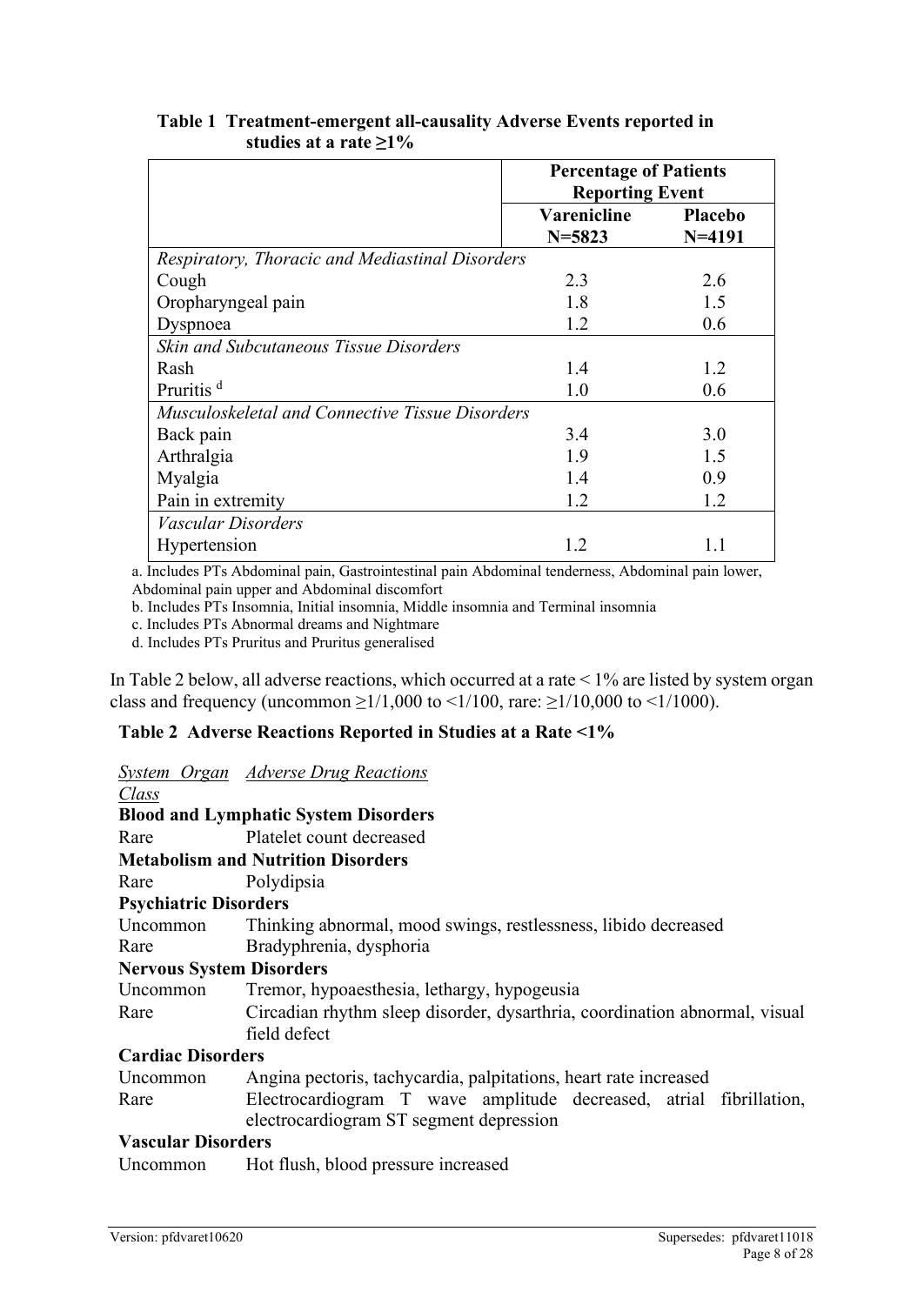#### **Table 2 Adverse Reactions Reported in Studies at a Rate <1%**

|                                    | <b>System Organ Adverse Drug Reactions</b>                                                                                                                                             |
|------------------------------------|----------------------------------------------------------------------------------------------------------------------------------------------------------------------------------------|
| Class                              |                                                                                                                                                                                        |
| <b>Eye Disorders</b>               |                                                                                                                                                                                        |
| Uncommon                           | Conjunctivitis, eye pain                                                                                                                                                               |
| Rare                               | Photophobia,                                                                                                                                                                           |
| <b>Ear and Labyrinth Disorders</b> |                                                                                                                                                                                        |
| Uncommon                           | <b>Tinnitus</b>                                                                                                                                                                        |
|                                    | <b>Respiratory, Thoracic and Mediastinal Disorders</b>                                                                                                                                 |
| Uncommon                           | Throat irritation, respiratory tract congestion, sinus congestion, upper-<br>airway cough syndrome, rhinorrhoea, rhinitis allergic, upper respiratory<br>tract inflammation, dysphonia |
| Rare                               | Snoring                                                                                                                                                                                |
| <b>Gastrointestinal Disorders</b>  |                                                                                                                                                                                        |
| Uncommon                           | Haematochezia, gastritis, eructation, aphthous stomatitis, gingival pain                                                                                                               |
| Rare                               | Haematemesis                                                                                                                                                                           |
|                                    | <b>Skin and Subcutaneous Tissue Disorders</b>                                                                                                                                          |
| Uncommon                           | Erythema, acne, hyperhidrosis                                                                                                                                                          |
|                                    |                                                                                                                                                                                        |
|                                    | <b>Musculoskeletal and Connective Tissue Disorders</b>                                                                                                                                 |
| Uncommon                           | Muscle spasms                                                                                                                                                                          |
| Rare                               | Joint stiffness                                                                                                                                                                        |
| <b>Renal and Urinary Disorders</b> |                                                                                                                                                                                        |
| Uncommon                           | Pollakiuria, nocturia, polyuria                                                                                                                                                        |
| Rare                               | Glycosuria                                                                                                                                                                             |
|                                    | <b>Reproductive System and Breast Disorders</b>                                                                                                                                        |
| Uncommon                           | Menorrhagia                                                                                                                                                                            |
| Rare                               | Sexual dysfunction                                                                                                                                                                     |
|                                    | <b>General Disorders and Administration Site Conditions</b>                                                                                                                            |
| Uncommon                           | Chest discomfort, pyrexia, asthenia, malaise, influenza like illness                                                                                                                   |
| Investigations                     |                                                                                                                                                                                        |

#### *Special Populations*

Studies have been conducted on patients with and without a history of psychiatric disorder, with cardiovascular disease (CV), chronic obstructive pulmonary disease (COPD), major depressive disorder (MDD) and stable schizophrenia or schizoaffective disorder (see section 5.1**,** Clinical Efficacy and Safety).

Patients with and without a History of Psychiatric Disorder

Adverse events from the neuropsychiatric (NPS) safety study are presented in the following tables.

[Table 3](#page-9-0) shows the rates of the composite NPS adverse event primary end point by treatment group and the risk differences (RDs) (95% CI) vs placebo in the non-psychiatric cohort. The individual components of the endpoint are also shown. In addition, the table shows the subset of the endpoint comprised of only events of severe intensity: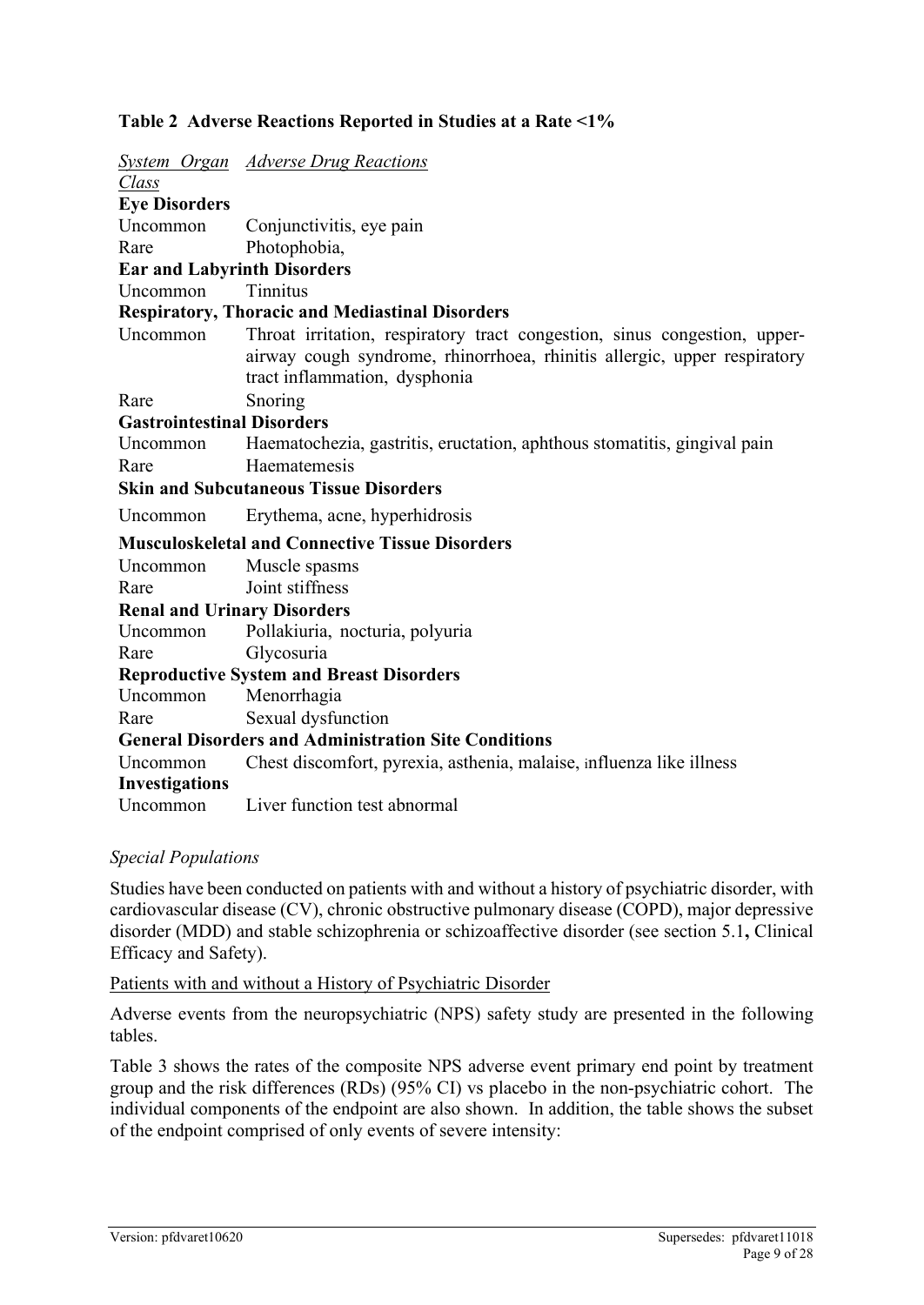|                                     | <b>Non-psychiatric Cohort</b><br>$N = 3984$ |                  |                  |                  |
|-------------------------------------|---------------------------------------------|------------------|------------------|------------------|
|                                     | Varenicline                                 | <b>Bupropion</b> | <b>NRT</b>       | Placebo          |
| <b>Number of Patients Treated</b>   | 990                                         | 989              | 1006             | 999              |
| <b>Composite NPS AE Primary</b>     | 13(1.3)                                     | 22(2.2)          | 25(2.5)          | 24(2.4)          |
| Endpoint, $n$ $(\%)$                |                                             |                  |                  |                  |
| RD (95% CI) vs Placebo              | $-1.28$                                     | $-0.08$          | $-0.21$          |                  |
|                                     | $(-2.40, -0.15)$                            | $(-1.37, 1.21)$  | $(-1.54, 1.12)$  |                  |
| Endpoint<br><b>NPS AE Primary</b>   |                                             |                  |                  |                  |
| Components, n (%):                  |                                             |                  |                  |                  |
| Anxiety <sup>a</sup>                | $\overline{0}$                              | 1(0.1)           | $\theta$         | 3(0.3)           |
| Depression <sup>a</sup>             | 1(0.1)                                      | $\boldsymbol{0}$ | $\boldsymbol{0}$ | O                |
| Feeling abnormal <sup>a</sup>       | $\theta$                                    | $\theta$         | $\theta$         | 0                |
| Hostility <sup>a</sup>              | $\theta$                                    | 1(0.1)           | 1(0.1)           | $\mathbf{0}$     |
| Agitation <sup>b</sup>              | 10(1.0)                                     | 11(1.1)          | 19(1.9)          | 11(1.1)          |
| Aggression <sup>b</sup>             | 3(0.3)                                      | 3(0.3)           | 2(0.2)           | 3(0.3)           |
| Delusions <sup>b</sup>              | $\theta$                                    | $\theta$         | 1(0.1)           | 0                |
| Hallucinations <sup>b</sup>         | 1(0.1)                                      | $\boldsymbol{0}$ | $\Omega$         | 0                |
| Homicidal ideation <sup>b</sup>     | $\theta$                                    | $\theta$         | 1(0.1)           | 0                |
| Mania <sup>b</sup>                  | $\theta$                                    | 1(0.1)           | 2(0.2)           | 2(0.2)           |
| Panic <sup>b</sup>                  | $\boldsymbol{0}$                            | 4(0.4)           | 1(0.1)           | 3(0.3)           |
| Paranoia <sup>b</sup>               | $\boldsymbol{0}$                            | 1(0.1)           | $\Omega$         |                  |
| Psychosis <sup>b</sup>              | $\theta$                                    | $\theta$         | 1(0.1)           | 0                |
| Suicidal behaviour <sup>b</sup>     | $\boldsymbol{0}$                            | 1(0.1)           | 1(0.1)           | 0                |
| Suicidal ideation <sup>b</sup>      | $\boldsymbol{0}$                            | 1(0.1)           | 2(0.2)           | 3(0.3)           |
| Completed suicide b                 | $\overline{0}$                              | $\boldsymbol{0}$ | $\bf{0}$         | 1(0.1)           |
| <b>Composite NPS AE Endpoint of</b> | 1(0.1)                                      | 4(0.4)           | 3(0.3)           | 5(0.5)           |
| severe intensity $n$ $(\%)$         |                                             |                  |                  |                  |
| <b>NPS AE Endpoint Components</b>   |                                             |                  |                  |                  |
| of severe intensity, $n$ (%):       |                                             |                  |                  |                  |
| Anxiety <sup>a</sup>                | $\boldsymbol{0}$                            | 1(0.1)           | $\boldsymbol{0}$ | 3(0.3)           |
| Depression <sup>a</sup>             | 1(0.1)                                      | $\boldsymbol{0}$ | $\mathbf{0}$     | 0                |
| Feeling abnormal <sup>a</sup>       | $\boldsymbol{0}$                            | $\theta$         | $\boldsymbol{0}$ | $\boldsymbol{0}$ |
| Hostility <sup>a</sup>              | $\boldsymbol{0}$                            | 1(0.1)           | 1(0.1)           | 0                |
| Agitation <sup>a</sup>              | $\overline{0}$                              | $\boldsymbol{0}$ | 2(0.2)           | 0                |
| Aggression <sup>a</sup>             | 1(0.1)                                      | 1(0.1)           | $\theta$         | $\theta$         |
| Delusions <sup>a</sup>              | $\theta$                                    | $\theta$         | $\theta$         | 0                |
| Hallucinations <sup>a</sup>         | $\boldsymbol{0}$                            | $\boldsymbol{0}$ | $\boldsymbol{0}$ | 0                |
| Homicidal ideation <sup>a</sup>     | $\boldsymbol{0}$                            | $\boldsymbol{0}$ | $\theta$         | 0                |
| Mania <sup>a</sup>                  | $\boldsymbol{0}$                            | 0                | $\Omega$         |                  |
| Panic <sup>a</sup>                  | $\boldsymbol{0}$                            | 1(0.1)           | 1(0.1)           | 1(0.1)           |
| Paranoia <sup>a</sup>               | $\boldsymbol{0}$                            | $\theta$         | $\boldsymbol{0}$ | 0                |
| Psychosis <sup>a</sup>              | $\boldsymbol{0}$                            | $\theta$         | $\boldsymbol{0}$ | 0                |
| Suicidal behaviour <sup>a</sup>     | $\boldsymbol{0}$                            | 1(0.1)           | $\boldsymbol{0}$ | 0                |
| Suicidal ideation <sup>a</sup>      | $\boldsymbol{0}$                            | $\boldsymbol{0}$ | $\boldsymbol{0}$ | 1(0.1)           |
| Completed suicide <sup>a</sup>      | $\boldsymbol{0}$                            | $\boldsymbol{0}$ | $\boldsymbol{0}$ | 1(0.1)           |

## <span id="page-9-0"></span>**Table 3 Composite NPS Adverse Event Primary End Point By Treatment Group - Nonpsychiatric Cohort**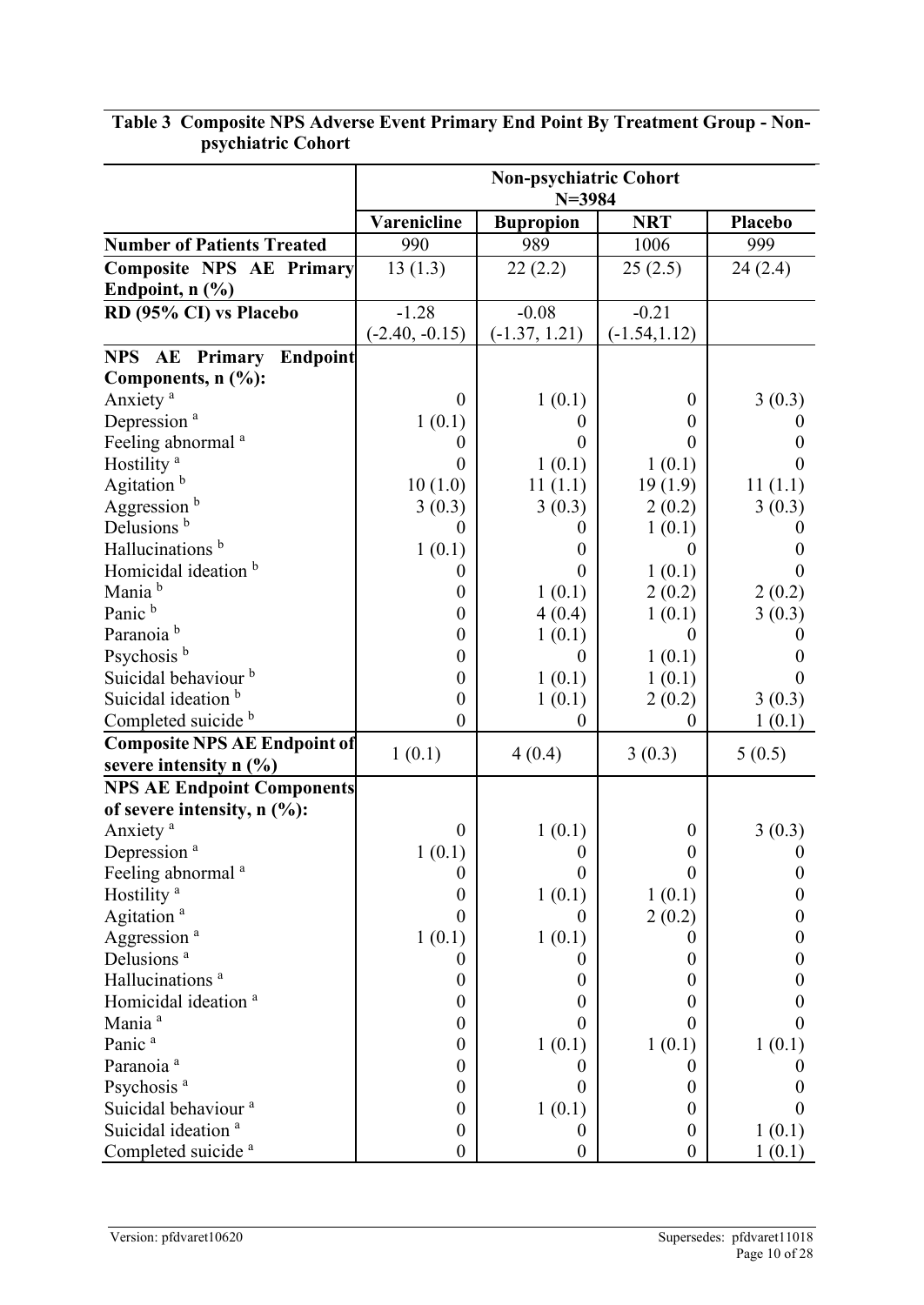AE=adverse event; <sup>a</sup> Grade=severe intensity AE; <sup>b</sup> Grade=moderate and severe intensity AE; NRT=Nicotine replacement therapy patch

In the non-psychiatric cohort, the rates of events in the composite endpoint were low across all treatment groups and were similar or lower for each of the active treatments compared to placebo: risk differences (RDs (95% Confidence Interval [CI])) vs placebo were -1.28% (-2.40, -0.15) for varenicline, -0.08% (-1.37, 1.21) for bupropion and -0.21% (-1.54, 1.12) for NRT. The use of varenicline, bupropion and NRT in the non-psychiatric cohort was not associated with an increased risk of NPS adverse events in the composite primary endpoint compared with placebo (95% CIs were lower than or included zero). Similarly, the use of varenicline was not associated with an increased risk of NPS adverse events in the composite primary endpoint compared with bupropion or NRT in the non-psychiatric cohort (-1.19% (-2.30, -0.09) and -1.07 (-2.21, 0.08), respectively).

In the non-psychiatric cohort, the percentage of subjects with suicidal ideation and/or behaviour based on the Columbia-Suicide Severity Rating Scale (C-SSRS) was similar between the varenicline and placebo groups during treatment and in the non-treatment follow-up, as shown in the following table:

|                                          | <b>Non-psychiatric Cohort</b><br>$N = 3984$ |                                       |                                  |                                   |
|------------------------------------------|---------------------------------------------|---------------------------------------|----------------------------------|-----------------------------------|
|                                          | <b>Varenicline</b><br>$N=990$<br>n(%)       | <b>Bupropion</b><br>$N = 989$<br>n(%) | <b>NRT</b><br>$N = 1006$<br>n(%) | <b>Placebo</b><br>$N=999$<br>n(%) |
| <b>During treatment</b>                  |                                             |                                       |                                  |                                   |
| Number assessed                          | 988                                         | 983                                   | 996                              | 995                               |
| Suicidal<br>behaviour<br>and/or ideation | 7(0.7)                                      | 4(0.4)                                | 3(0.3)                           | 7(0.7)                            |
| Suicidal behaviour                       | $\overline{0}$                              | $\Omega$                              | 1(0.1)                           | 1(0.1)                            |
| Suicidal ideation                        | 7(0.7)                                      | 4(0.4)                                | 3(0.3)                           | 6(0.6)                            |
| During follow up                         |                                             |                                       |                                  |                                   |
| Number assessed                          | 807                                         | 816                                   | 800                              | 805                               |
| behaviour<br>Suicidal<br>and/or ideation | 3(0.4)                                      | 2(0.2)                                | 3(0.4)                           | 4(0.5)                            |
| Suicidal behaviour                       | $\overline{0}$                              | 1(0.1)                                | $\theta$                         | $\theta$                          |
| Suicidal ideation                        | 3(0.4)                                      | 2(0.2)                                | 3(0.4)                           | 4(0.5)                            |

|  | Table 4 Patients with Suicidal Ideation and/or Behaviour - Non-psychiatric Cohort |  |
|--|-----------------------------------------------------------------------------------|--|
|  |                                                                                   |  |

There was one completed suicide, which occurred during treatment in a subject treated with placebo in the non-psychiatric cohort.

The following table shows the rates of the composite NPS adverse event primary end point by treatment group and the risk differences (RDs) (95% CI) vs placebo in the psychiatric cohort. The individual components of the endpoint are also shown. In addition, the table shows the subset of the endpoint comprised of only events of severe intensity: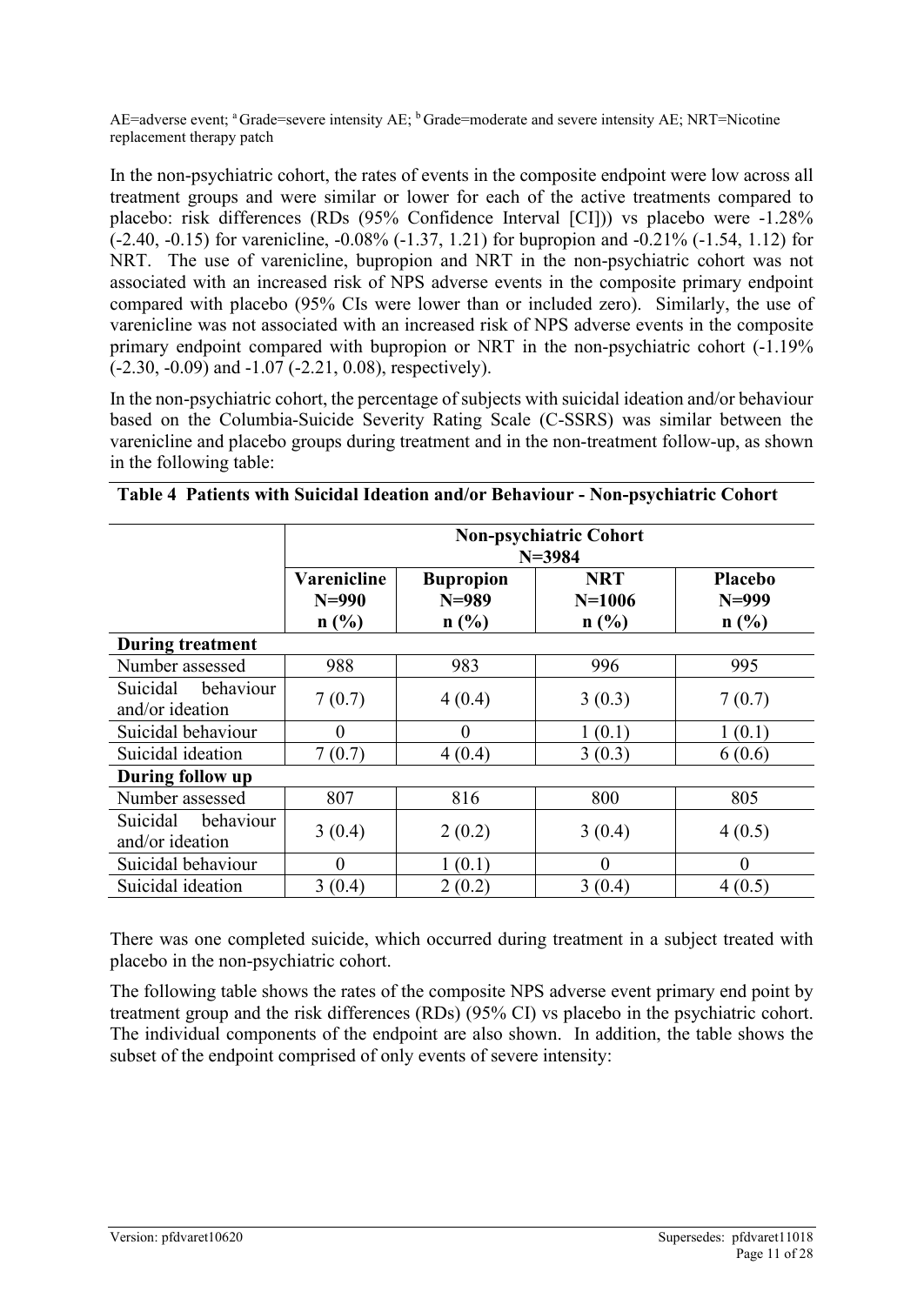|                                                                 | <b>Psychiatric Cohort</b><br>$N = 4074$ |                    |                                      |                  |  |
|-----------------------------------------------------------------|-----------------------------------------|--------------------|--------------------------------------|------------------|--|
|                                                                 | Varenicline                             | <b>Bupropion</b>   | <b>NRT</b>                           | Placebo          |  |
| <b>Number of Patients Treated</b>                               | 1026                                    | 1017               | 1016                                 | 1015             |  |
| <b>Composite NPS AE Primary</b>                                 | 67(6.5)                                 | 68 (6.7)           | 53 $(5.2)$                           | 50(4.9)          |  |
| Endpoint, $n$ $(\% )$                                           |                                         |                    |                                      |                  |  |
| RD (95% CI) vs Placebo                                          | 1.59                                    | 1.78               | 0.37                                 |                  |  |
|                                                                 | $(-0.42, 3.59)$                         | $(-0.24, 3.81)$    | $(-1.53, 2.26)$                      |                  |  |
| Endpoint<br>NPS AE Primary                                      |                                         |                    |                                      |                  |  |
| Components $n$ $(\%):$                                          |                                         |                    |                                      |                  |  |
| Anxiety <sup>a</sup>                                            | 5(0.5)                                  | 4(0.4)             | 6(0.6)                               | 2(0.2)           |  |
| Depression <sup>a</sup>                                         | 6(0.6)                                  | 4(0.4)             | 7(0.7)                               | 6(0.6)           |  |
| Feeling abnormal <sup>a</sup>                                   | $\theta$                                | 1(0.1)             | $\theta$                             | 0                |  |
| Hostility <sup>a</sup>                                          | $\theta$                                | $\Omega$           | $\theta$                             | 0                |  |
| Agitation <sup>b</sup>                                          | 25(2.4)                                 | 29(2.9)            | 21(2.1)                              | 22(2.2)          |  |
| Aggression <sup>b</sup>                                         | 14(1.4)                                 | 9(0.9)             | 7(0.7)                               | 8(0.8)           |  |
| Delusions <sup>b</sup>                                          | 1(0.1)                                  | 1(0.1)             | 1(0.1)                               | $\theta$         |  |
| Hallucinations <sup>b</sup>                                     | 5(0.5)                                  | 4(0.4)             | 2(0.2)                               | 2(0.2)           |  |
| Homicidal ideation b                                            | $\theta$                                | $\theta$           | $\overline{0}$                       | $\theta$         |  |
| Mania <sup>b</sup>                                              | 7(0.7)                                  | 9(0.9)             | 3(0.3)                               | 6(0.6)           |  |
| Panic <sup>b</sup>                                              | 7(0.7)                                  | 16(1.6)            | 13(1.3)                              | 7(0.7)           |  |
| Paranoia <sup>b</sup>                                           | 1(0.1)                                  | $\Omega$           | $\overline{0}$                       | 2(0.2)           |  |
| Psychosis <sup>b</sup>                                          | 4(0.4)                                  | 2(0.2)             | 3(0.3)                               | 1(0.1)           |  |
| Suicidal behaviour <sup>b</sup>                                 | 1(0.1)                                  | 1(0.1)             | $\theta$                             | 1(0.1)           |  |
| Suicidal ideation <sup>b</sup>                                  | 5(0.5)                                  | 2(0.2)             | 3(0.3)                               | 2(0.2)           |  |
| Completed suicide b                                             | $\theta$                                | $\boldsymbol{0}$   | $\overline{0}$                       | $\overline{0}$   |  |
| <b>Composite NPS AE Endpoint</b><br>of severe intensity $n$ (%) | 14(1.4)                                 | 14(1.4)            | 14(1.4)                              | 13(1.3)          |  |
| <b>NPS AE Endpoint Components</b>                               |                                         |                    |                                      |                  |  |
| of severe intensity $n$ (%):                                    |                                         |                    |                                      |                  |  |
| Anxiety <sup>a</sup>                                            |                                         |                    |                                      |                  |  |
| Depression <sup>a</sup>                                         | 5(0.5)                                  | 4(0.4)             | 6(0.6)                               | 2(0.2)           |  |
| Feeling abnormal <sup>a</sup>                                   | 6(0.6)                                  | 4(0.4)             | 7(0.7)                               | 6(0.6)           |  |
| Hostility <sup>a</sup>                                          | $\boldsymbol{0}$                        | 1(0.1)             | $\boldsymbol{0}$                     |                  |  |
| Agitation <sup>a</sup>                                          | $\overline{0}$                          | $\theta$           | 0                                    | O                |  |
| Aggression <sup>a</sup>                                         | 1(0.1)                                  | 1(0.1)             | 4(0.4)                               | 2(0.2)           |  |
| Delusions <sup>a</sup>                                          | 1(0.1)                                  | 1(0.1)             | $\theta$                             | 1(0.1)           |  |
| Hallucinations <sup>a</sup>                                     | 0                                       | $\theta$           | $\boldsymbol{0}$                     |                  |  |
| Homicidal ideation <sup>a</sup>                                 | $\boldsymbol{0}$                        | 1(0.1)             | $\boldsymbol{0}$                     | 0                |  |
| Mania <sup>a</sup>                                              | $\theta$                                | $\boldsymbol{0}$   | $\boldsymbol{0}$                     |                  |  |
| Panic <sup>a</sup>                                              | 2(0.2)<br>$\boldsymbol{0}$              | 1(0.1)             | $\boldsymbol{0}$<br>$\boldsymbol{0}$ | 0                |  |
| Paranoia <sup>a</sup>                                           | $\boldsymbol{0}$                        | 1(0.1)<br>$\theta$ | $\theta$                             | 1(0.1)           |  |
| Psychosis <sup>a</sup>                                          | $\boldsymbol{0}$                        |                    |                                      |                  |  |
| Suicidal behaviour <sup>a</sup>                                 | 1(0.1)                                  | 1(0.1)<br>1(0.1)   | 1(0.1)<br>$\theta$                   |                  |  |
| Suicidal ideation <sup>a</sup>                                  | 1(0.1)                                  | $\boldsymbol{0}$   | 1(0.1)                               | 1(0.1)<br>0      |  |
| Completed suicide <sup>a</sup>                                  | $\boldsymbol{0}$                        | $\boldsymbol{0}$   | $\boldsymbol{0}$                     | $\boldsymbol{0}$ |  |

### **Table 5 Composite NPS Adverse Event Primary End Point By Treatment Group - Psychiatric Cohort**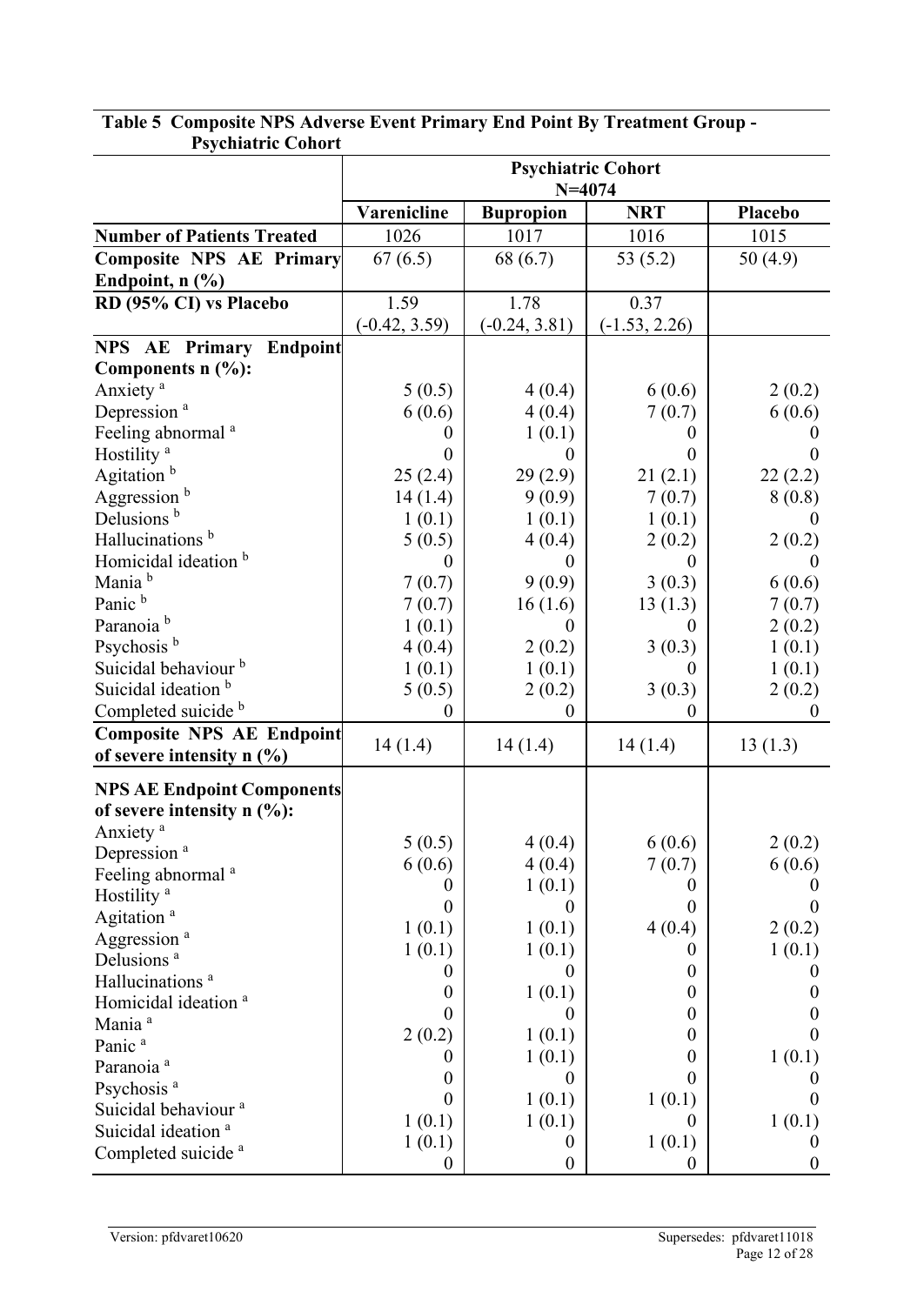AE=adverse event; a Grade=severe intensity AE; b Grade=moderate and severe intensity AE; NRT=Nicotine replacement therapy patch

There were more events reported in patients in the psychiatric cohort in each treatment group compared with the non-psychiatric cohort. In the psychiatric cohort, the incidence of events in the composite endpoint was higher for each of the active treatments compared to placebo: RDs (95% CI) vs placebo were 1.59% (-0.42, 3.59) for varenicline, 1.78% (-0.24, 3.81) for bupropion and 0.37% (-1.53, 2.26) for NRT. The use of varenicline, bupropion and NRT in the psychiatric cohort was not associated with an increased risk of NPS adverse events in the composite primary endpoint compared with placebo (95% CIs included zero). Similarly, the use of varenicline was not associated with an increased risk of NPS adverse events in the composite primary endpoint compared with bupropion or NRT in the psychiatric cohort (-0.20% (-2.34, 1.95) and 1.22% (-0.81, 3.25), respectively).

In the psychiatric cohort, the percentage of subjects with suicidal ideation and/or behaviour based on the Columbia-Suicide Severity Rating Scale (C-SSRS) was similar between the varenicline and placebo groups during treatment and in the non- treatment follow-up, as shown in the following table:

|                                       | <b>Psychiatric Cohort</b><br>$N = 4074$                                                                                                        |          |          |         |  |
|---------------------------------------|------------------------------------------------------------------------------------------------------------------------------------------------|----------|----------|---------|--|
|                                       | Varenicline<br><b>NRT</b><br>Placebo<br><b>Bupropion</b><br>$N = 1017$<br>$N = 1015$<br>$N=1026$<br>$N = 1016$<br>n(%)<br>n(%)<br>n(%)<br>n(%) |          |          |         |  |
| <b>During treatment</b>               |                                                                                                                                                |          |          |         |  |
| Number assessed                       | 1017                                                                                                                                           | 1012     | 1006     | 1006    |  |
| Suicidal behaviour<br>and/or ideation | 27(2.7)                                                                                                                                        | 15(1.5)  | 20(2.0)  | 25(2.5) |  |
| Suicidal behaviour                    | $\theta$                                                                                                                                       | 1(0.1)   | $\theta$ | 2(0.2)  |  |
| Suicidal ideation                     | 27(2.7)                                                                                                                                        | 15(1.5)  | 20(2.0)  | 25(2.5) |  |
| During follow up                      |                                                                                                                                                |          |          |         |  |
| Number assessed                       | 833                                                                                                                                            | 836      | 824      | 791     |  |
| Suicidal behaviour<br>and/or ideation | 14(1.7)                                                                                                                                        | 4(0.5)   | 9(1.1)   | 11(1.4) |  |
| Suicidal behaviour                    | 1(0.1)                                                                                                                                         | $\theta$ | 1(0.1)   | 1(0.1)  |  |
| Suicidal ideation                     | 14(1.7)                                                                                                                                        | 4(0.5)   | 9(1.1)   | 11(1.4) |  |

|  |  | Table 6 Patients with Suicidal Ideation and/or Behaviour - Psychiatric Cohort |
|--|--|-------------------------------------------------------------------------------|
|  |  |                                                                               |

NRT=Nicotine replacement therapy patch

There were no completed suicides reported in the psychiatric cohort.

The most commonly reported adverse events in subjects treated with varenicline in this study were similar to those observed in premarketing studies. Adverse events reported in  $\geq 10\%$  of subjects treated with varenicline in the entire study population were nausea (25.3% vs 6.8% on placebo) and headache (12.2% vs 9.9% on placebo).

#### *Post-Marketing Experience*

The following adverse events have been reported during post-approval use of VARENICLINE PFIZER. Because these events are reported voluntarily from a population of uncertain size, it is not always possible to reliably estimate their frequency or establish a causal relationship to drug exposure.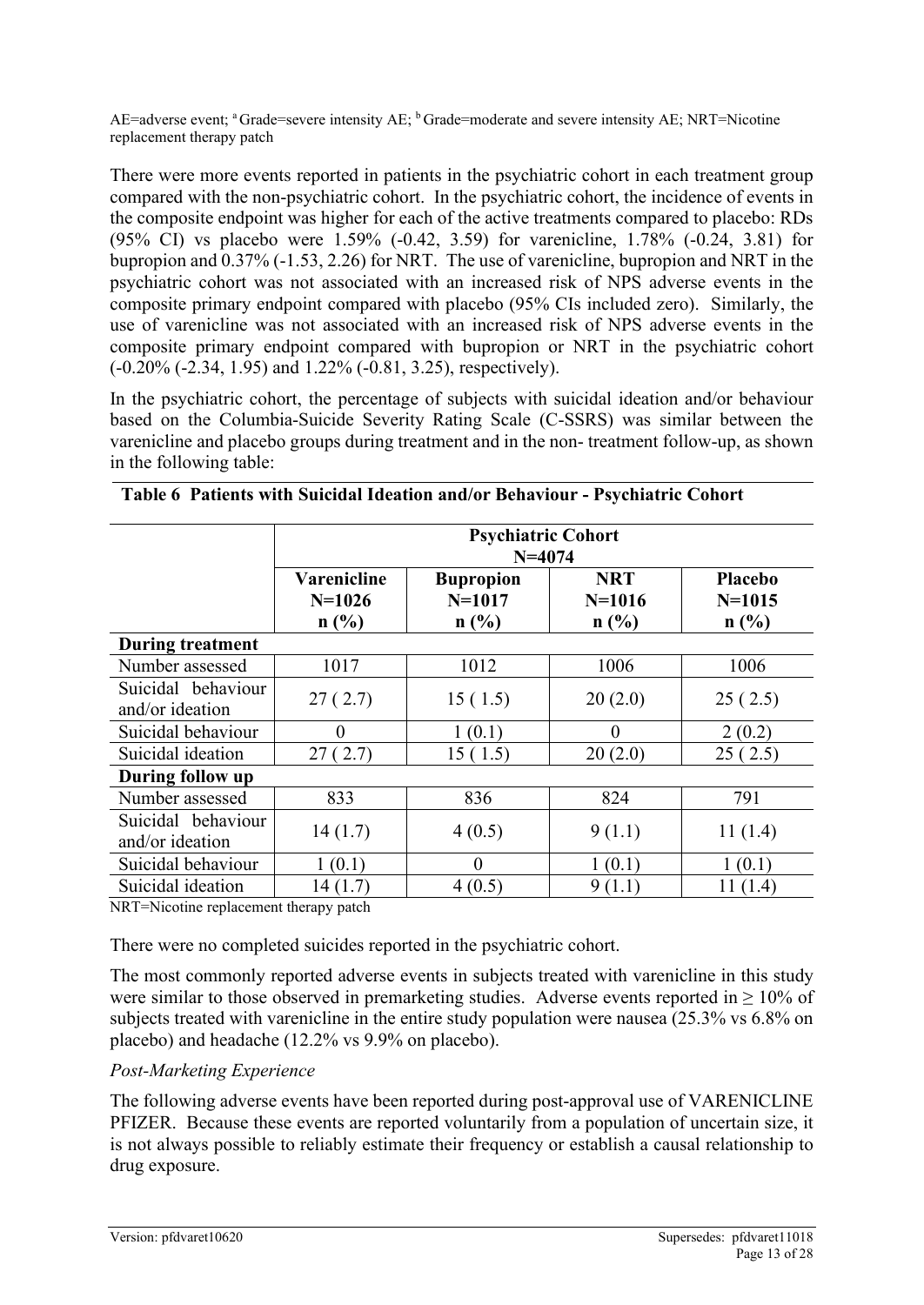There have been reports of neuropsychiatric symptoms, some serious, as well as worsening of pre-existing psychiatric illness such as depressed mood, agitation, hallucinations, changes in behaviour or thinking, anxiety, psychosis, mood swings, aggressive behaviour suicidal ideation and suicide in patients attempting to quit smoking while taking VARENICLINE PFIZER. Smoking cessation with or without treatment is associated with nicotine withdrawal symptoms and the exacerbation of underlying psychiatric illness. Not all patients had known pre-existing psychiatric illness and not all had discontinued smoking. The role of VARENICLINE PFIZER in these reports is not known (see section 4.4).

There have also been reports of hypersensitivity reactions, such as angioedema and of rare but severe cutaneous reactions, including Stevens-Johnson Syndrome and Erythema Multiforme in patients taking VARENICLINE PFIZER (see section 4.4).

There have been reports of myocardial infarction (MI) and cerebrovascular accident (CVA) including ischaemic and haemorrhagic events in patients taking VARENICLINE PFIZER. In the majority of the reported cases, patients had pre-existing cardiovascular disease and/or other risk factors. Although smoking is a risk factor for MI and CVA, based on temporal relationship between medication use and events, a contributory role of varenicline cannot be ruled out.

There have also been post- marketing reports of nightmares, diabetes mellitus, hyperglycaemia and convulsions.

#### *Reporting of Suspected Adverse Reactions*

Reporting suspected adverse reactions after authorisation of the medicine is important. It allows continued monitoring of the benefit/risk balance of the medicine. Healthcare professionals are asked to report any suspected adverse reactions [https://nzphvc.otago.ac.nz/reporting/.](https://nzphvc.otago.ac.nz/reporting/)

#### **4.9 Overdose**

No cases of overdose were reported in pre-marketing clinical trials.

In case of overdose, standard supportive measures should be instituted as required.

Varenicline has been shown to be dialyzed in patients with end stage renal disease (see section 5.2), however, there is no experience in dialysis following overdose.

For advice on the management of overdose please contact the National Poisons Centre on 0800 POISON (0800 764 766).

# **5. PHARMACOLOGICAL PROPERTIES**

#### **5.1 Pharmacodynamic Properties**

Pharmacotherapeutic group: Drugs used in nicotine dependence, ATC code: *N07BA.*

#### *Mechanism of Action*

Varenicline is a partial agonist at α4β2 neuronal nicotinic acetylcholine receptors where it binds with high affinity and selectivity to produce an effect sufficient to alleviate symptoms of craving and withdrawal (agonist activity), while simultaneously resulting in blockade of the rewarding and reinforcing effects of smoking by preventing nicotine binding to α4β2 receptors (antagonist activity).

#### *Pharmacodynamic Effects*

Electrophysiology studies *in vitro* and neurochemical studies *in vivo* have shown that varenicline binds to the α4β2 neuronal nicotinic acetylcholine receptors and stimulates receptormediated activity. The maximal activity of varenicline was approximately 30-50% that of nicotine *in vitro* and approximately 30% that of nicotine *in vivo*. Varenicline blocks the ability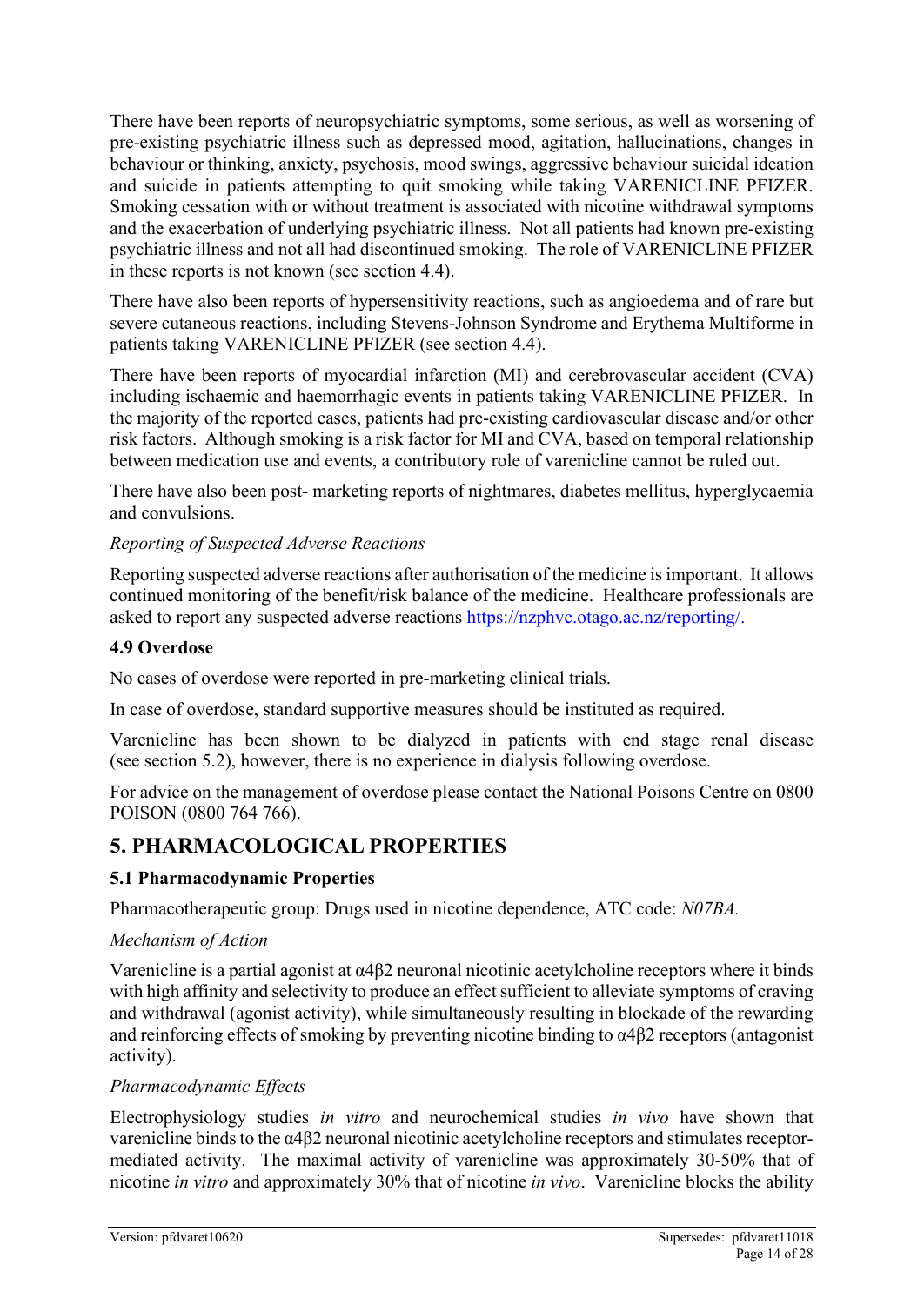of nicotine to activate the  $\alpha$ 4 $\beta$ 2 receptor and thus to stimulate the central nervous mesolimbic dopamine system, the neuronal mechanism underlying reinforcement and reward experienced upon smoking. Varenicline is highly selective and binds with higher affinity to the  $\alpha$ 4 $\beta$ 2 receptor subtype than to other common nicotinic receptors ( $>500$ -fold  $\alpha$ 3 $\beta$ 4,  $>3,500$ -fold  $\alpha$ 7,  $>$ 20,000-fold α1βγδ), or to non-nicotinic receptors and transporters ( $>$ 2,000-fold).

## *Clinical Efficacy and Safety*

The efficacy of VARENICLINE PFIZER in smoking cessation was demonstrated in three premarketing clinical trials in which a total of 2619 chronic cigarette smokers  $(≥10$  cigarettes per day) received varenicline. Two of these studies were double-blind comparisons between varenicline, bupropion and placebo, assessing critical aspects of smoking cessation, including end-of-treatment and long-term abstinence rates after 12 weeks of treatment. In addition, the effects on reducing craving and withdrawal that can occur during smoking cessation and the reinforcing effects that can perpetuate smoking behaviour were studied. The third study assessed the effect of an additional 12 weeks of treatment on maintaining long-term abstinence.

#### Comparative Clinical Studies

Two identical double-blind clinical trials prospectively compared the efficacy of VARENICLINE PFIZER (1 mg twice daily), sustained release bupropion (150 mg twice daily) and placebo in smoking cessation. Patients were treated for 12 weeks and then were followed up for a total study duration of 52 weeks. The VARENICLINE PFIZER dosage of 1 mg twice daily was achieved using a titration of 0.5 mg once daily for the initial 3 days followed by 0.5 mg twice daily for the next 4 days. The bupropion dosage of 150 mg twice daily was achieved using a 3-day titration of 150 mg once daily. Patients set a date to stop smoking (target quit date, TQD) with dosing starting 1-2 weeks before this date.

The primary endpoint of the two studies was the carbon monoxide (CO) confirmed, 4-week continuous quit rate (4W-CQR) from week 9 through week 12. The quit rates are the proportions of all patients treated (i.e., intent-to-treat analysis) who abstained from smoking. The primary endpoint for VARENICLINE PFIZER demonstrated statistical superiority to bupropion and placebo. Key secondary endpoints for both studies were Continuous Abstinence (CA) from weeks 9-52 and the Long Term Quit Rate (LTQR) at week 52. CA was defined as the proportion of all subjects who did not smoke (not even a puff of a cigarette) from week 9 through week 52 and had an exhaled CO measurement of >10 ppm. LTQR was defined as the proportion of all subjects treated who were responders for the primary endpoint in the treatment phase and had no more than 6 days of cigarette smoking during the non-treatment phase.

In both studies the CO-confirmed 4-week CQR for week 9 through week 12 was superior (p<0.0001) for patients given VARENICLINE PFIZER compared with the placebo and bupropion groups. Based on this endpoint, the odds of stopping on VARENICLINE PFIZER were 3.91 (95% CI: 2.74, 5.59) and 3.85 (2.69, 5.50) times those of stopping on placebo in Studies 1 and 2 respectively; the odds of stopping on VARENICLINE PFIZER were 1.96 (1.42, 2.72) to 1.89 (1.37, 2.61) times those of stopping on bupropion.

The 4W-CQR (weeks 9-12), and CA (weeks 9-52) and LTQR (week 52) from Studies 1 and 2 are included in the following table: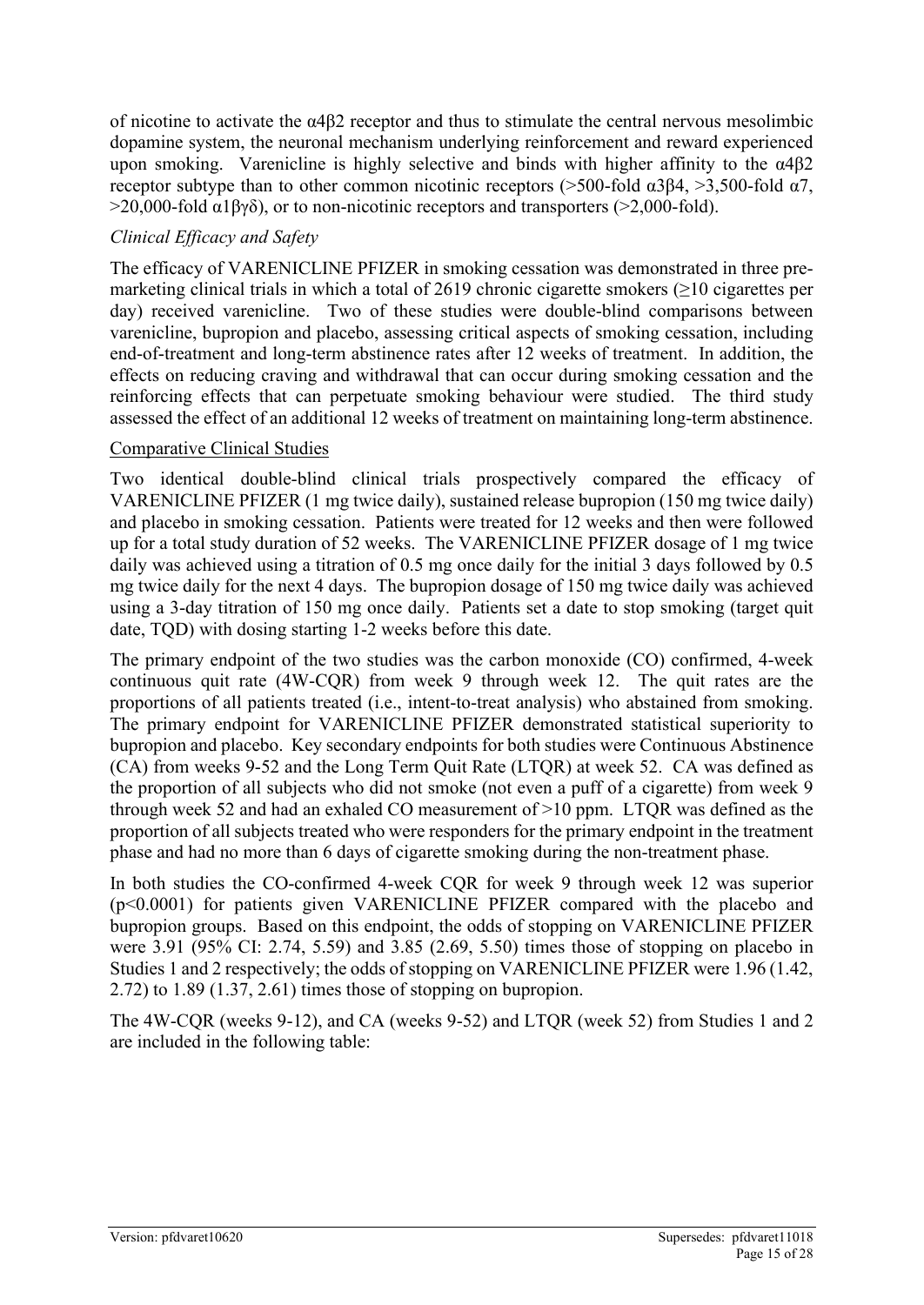#### **Table 7 Continuous Quit Rates, Continuous Abstinence and Long Term Quit Rates for Studies 1 and 2**

|                  | Study $1 n=1022$ |            |                      | Study 2 $n=1023$   |                       |                      |
|------------------|------------------|------------|----------------------|--------------------|-----------------------|----------------------|
|                  | 4W CQR           | CA wk 9-52 | <b>LTQR</b><br>wk 52 | 4W CQR             | CA wk 9-52            | <b>LTQR</b><br>wk 52 |
| Varenicline      | 44.4% $a$        | $22.1\%$   | $25.5\%$             | 44.0% <sup>a</sup> | $23.0\%$ <sup>d</sup> | $25.4\%$ e           |
| <b>Bupropion</b> | 29.5%            | $16.4\%$   | 17.9%                | 30.0%              | 15.0%                 | 18.2%                |
| <b>Placebo</b>   | $17.7\%$         | $8.4\%$    | $9.6\%$              | $17.7\%$           | $10.3\%$              | 12.6%                |

<sup>a</sup> p <0.0001 vs. placebo and bupropion

 $b\bar{p}$  <0.0001 vs. placebo, p=0.0640 vs. bupropion

 $\frac{c}{p}$  <0.0001 vs. placebo, p=0.0161 vs. bupropion

 $\frac{d}{d}$  p <0.0001 vs. placebo, p=0.0062 vs. bupropion

 $\frac{e}{p}$  <0.0001 vs. placebo, p=0.0205 vs. bupropion

Based on the key secondary endpoint of carbon monoxide confirmed (not even a puff of a cigarette) Continuous Abstinence from week 9 through week 52 (CA weeks 9-52), the odds of stopping on VARENICLINE PFIZER were 2.66 (95% CI: 1.72, 4.11) and 3.13 (1.97, 4.97) times those of stopping on placebo in Studies 1 and 2 respectively.

For the LTQR at 52 weeks the odds of stopping smoking on VARENICLINE PFIZER were 3.30 (2.13, 5.11) and 2.40 (1.60, 3.60) times those of stopping on placebo in Studies 1 and 2, respectively.

In Studies 1 and 2, three aspects of smoking cessation were investigated using validated Patient Reported Outcomes questionnaires: Craving, measured by Brief Questionnaire of Smoking Urges (QSU-Brief) and Minnesota Nicotine Withdrawal Scale (MNWS) Urge to Smoke item; Withdrawal, measured by 4 MNWS subscales; and Reinforcing Effects of Smoking, measured by five Modified Cigarette Evaluation Questionnaire (mCEQ) subscales.

#### Patient Reported Craving, Withdrawal and Reinforcing Effects of Smoking

Across both Studies 1 and 2, craving and withdrawal were significantly reduced in patients randomized to VARENICLINE PFIZER in comparison with placebo. VARENICLINE PFIZER also significantly reduced reinforcing effects of smoking that can perpetuate smoking behaviour in patients who smoke during treatment compared with placebo.

#### Maintenance of Abstinence Study

The third study assessed the benefit of an additional 12 weeks of VARENICLINE PFIZER therapy on the maintenance of abstinence. Patients in this study (n=1,927) received open-label VARENICLINE PFIZER 1 mg twice daily for 12 weeks. Patients who stopped smoking by week 12 were then randomised to receive either VARENICLINE PFIZER (1 mg twice daily) or placebo for an additional 12 weeks for a total study duration of 52 weeks.

The primary study endpoint was the CO-confirmed continuous abstinence rate from week 13 through week 24 in the double-blind treatment phase. The two key secondary endpoints were the continuous abstinence (CA) rate for week 13 through week 52 and the long-term quit rate (LTQR) at week 52. The key results are summarised in the following table: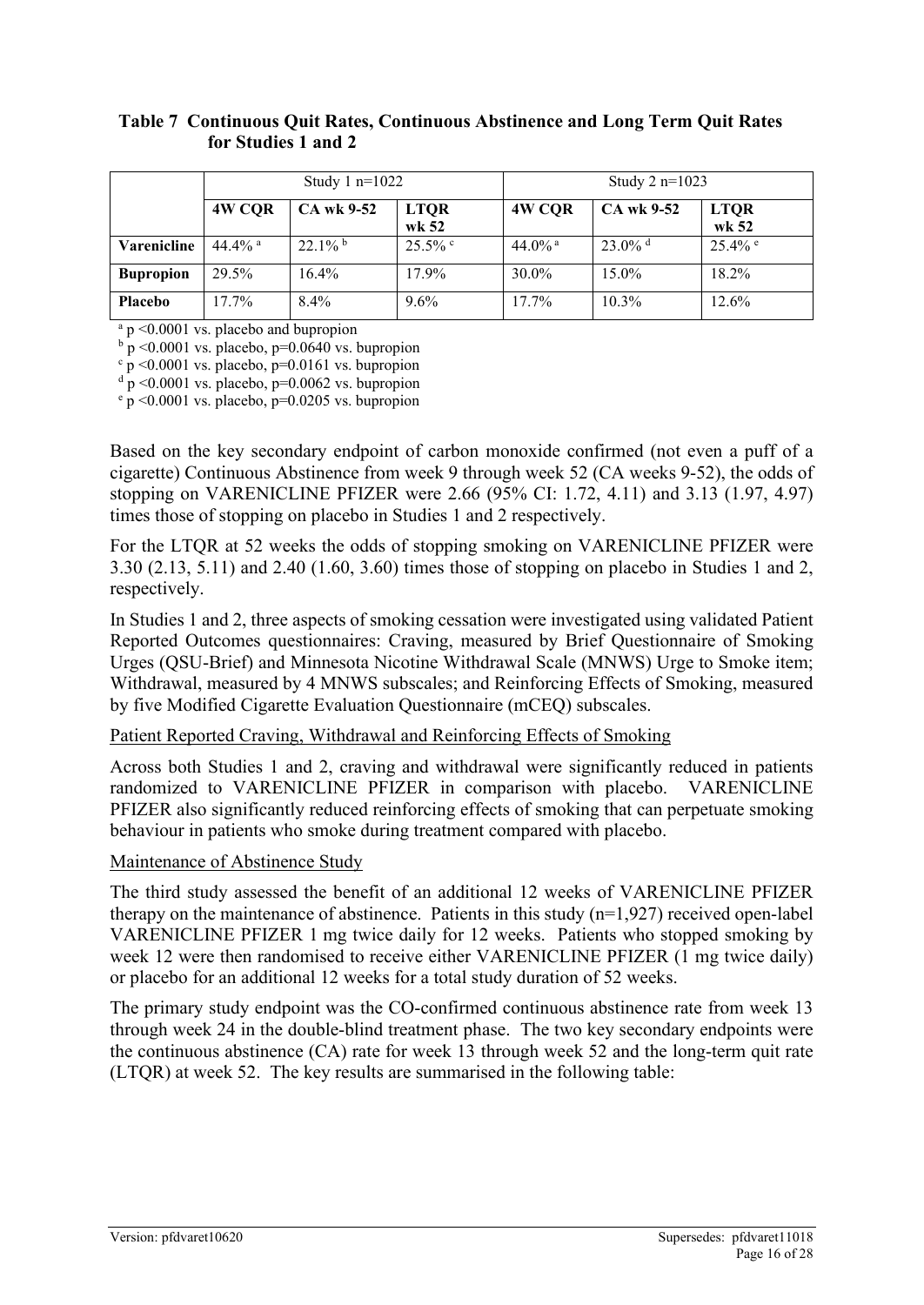|                 | Varenicline | Placebo |
|-----------------|-------------|---------|
|                 | $n=602$     | $n=604$ |
| CA wk 13-24     | $70.6\%*$   | 49.8%   |
| CA wk 13-52     | $44.0\%**$  | 37.1%   |
| LTOR at week 52 | $47.8\%***$ | 40.7%   |

#### **Table 8 Continuous Abstinence and Long Term Quit Rates for Maintenance of Abstinence Study**

\*p<0.0001 vs. placebo, \*\*p=0.0126 vs. placebo, \*\*\*p=0.0119 vs. placebo

This study showed the benefit of an additional 12-week treatment with VARENICLINE PFIZER 1 mg twice daily for the maintenance of smoking cessation compared to placebo. The odds of maintained abstinence at week 24, following an additional 12 weeks of treatment with VARENICLINE PFIZER, were 2.47 times those for placebo (95% CI: 1.95, 3.15). Superiority to placebo for continuous abstinence was maintained through week 52 (Odds Ratio = 1.35, 95% CI: 1.07, 1.70).

#### Flexible Quit Date Study

The effect of varenicline 1 mg twice a day in a flexible, patient-selected quit date setting was assessed in a double-blind, placebo-controlled study of 651 subjects. Subjects were randomised 3:1 to varenicline or placebo for a treatment of 12 weeks and a followed up post-treatment for another 12 weeks. In this study, 486 subjects received varenicline and 165 received placebo. Subjects were instructed to select a quit date after the initial week of dose titration and before the clinical visit at the end of week 5 of treatment. Subjects treated with varenicline had a superior rate of CO-confirmed abstinence during weeks 9 through 12 (53.94%) compared to patients treated with placebo (19.4%) (odds ratio 6.03; 95% CI 3.80, 9.56;  $p<0.0001$ ) and from week 9 through 24 (35.2%) compared to subjects treated with placebo (12.73%) (odds ratio 4.45; 95% CI 2.62, 7.55; p<0.0001). Adverse events in this study were quantitatively and qualitatively similar to those observed in premarketing studies. The key results are summarized in the following table:

|            | Varenicline | Placebo  | Odds ratio (95% CI), |
|------------|-------------|----------|----------------------|
|            | $n=486$     | $n=165$  | p value              |
| CA wk 9-12 | 53.9%       | $19.4\%$ | 6.03(3.80, 9.56)     |
|            |             |          | p<0.0001             |
| CA wk 9-24 | $35.2\%$    | $12.7\%$ | 4.45(2.62, 7.55)     |
|            |             |          | p<0.0001             |

| Table 9 Rates of CO-confirmed abstinence for Flexibility in Setting a Quit Date |
|---------------------------------------------------------------------------------|
| Study                                                                           |

#### Study in Subjects Re-treated with Varenicline

Varenicline was evaluated in a double-blind, placebo-controlled trial of 494 patients who had made a previous attempt to quit smoking with varenicline, and either did not succeed in quitting or relapsed after treatment. Subjects were randomised 1:1 to varenicline 1 mg twice daily (N=249) or placebo (N=245) for 12 weeks of treatment and followed for up to 40 weeks posttreatment. Patients included in this study had taken varenicline for a smoking-cessation attempt in the past (for a total treatment duration of a minimum of two weeks), at least three months prior to study entry, and had been smoking for at least four weeks.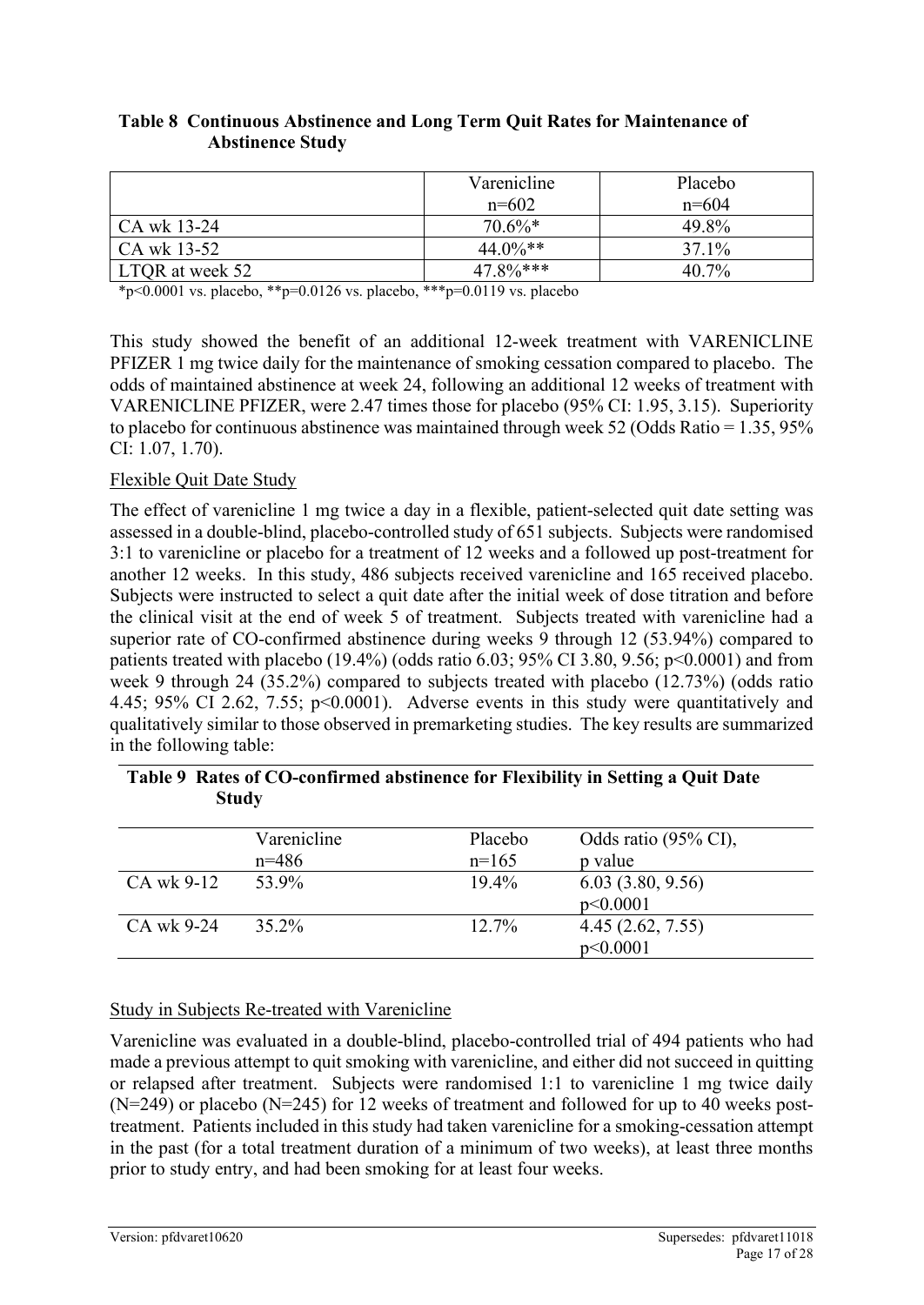Patients treated with varenicline had a superior rate of CO-confirmed abstinence during weeks 9 through 12 (45.0%) compared to patients treated with placebo (11.8%) (odds ratio 7.08; 95% CI 4.34, 11.55;  $p<0.0001$  and from weeks 9 through 52 (20.1%) compared to subjects treated with placebo (3.3%) (odds ratio 9.00; 95% CI 3.97, 20.41; p<0.0001).

Adverse events in this study were quantitatively and qualitatively similar to those observed in premarketing studies.

The key results are summarised in the following table:

#### **Table 10 Rates of CO-confirmed Abstinence for Retreatment with Varenicline Study**

|            | Varenicline<br>$n=249$ | Placebo<br>$n=245$ | Odds ratio (95% CI),<br>p value |
|------------|------------------------|--------------------|---------------------------------|
| CA wk 9-12 | $45.0\%$               | 11.8%              | 7.08(4.34, 11.55)<br>p<0.0001   |
| CA wk 9-52 | $20.1\%$               | $3.3\%$            | 9.00(3.97, 20.41)<br>p<0.0001   |

Gradual Approach to Quitting Smoking Study

Varenicline was evaluated in a 52-week double-blind placebo-controlled study of 1,510 subjects who were not able or willing to quit smoking within four weeks, but were willing to gradually reduce their smoking over a 12 week period before quitting. Subjects were randomized to either varenicline 1 mg twice daily  $(n=760)$  or placebo  $(n=750)$  for 24 weeks and followed up post-treatment through week 52. Subjects were instructed to reduce the number of cigarettes smoked by at least 50 percent by the end of the first four weeks of treatment, followed by a further 50 percent reduction from week four to week eight of treatment, with the goal of reaching complete abstinence by 12 weeks. After the initial 12-week reduction phase, subjects continued treatment for another 12 weeks. Subjects treated with varenicline had a significantly higher Continuous Abstinence Rate compared with placebo at weeks 15 through 24 (32.1% vs 6.9%; odds ratio 8.74; 95% CI 6.09, 12.53; p<0.0001) and weeks 21 through 52 (27.0% vs 9.9%; odds ratio 4.02; 95% CI 2.94, 5.50; p<0.0001).

The varenicline safety profile in this study was consistent with the premarketing studies.

The key results are summarized in the following table:

|             | Varenicline | Placebo | Odds ratio (95% CI), |
|-------------|-------------|---------|----------------------|
|             | $n=760$     | $n=750$ | p value              |
| CA wk 15-24 | 32.1%       | $6.9\%$ | 8.74 (6.09, 12.53)   |
|             |             |         | p<0.0001             |
| CA wk 21-52 | 27.0%       | $9.9\%$ | 4.02(2.94, 5.50)     |
|             |             |         | p<0.0001             |

#### **Table 11 Rates of CO-confirmed abstinence for Gradual Approach to Quitting Study**

#### Study in Subjects with Cardiovascular Disease

Varenicline was evaluated in a randomised, double-blind, placebo-controlled study of 703 subjects with stable, documented cardiovascular disease (other than or in addition to hypertension) that had been diagnosed for more than 2 months. Subjects aged 35 to 75 years were randomised to varenicline 1 mg twice a day or placebo for a treatment of 12 weeks and then were followed for 40 weeks post-treatment. Subjects treated with varenicline had a superior rate of CO-confirmed abstinence during weeks 9 through 12 (47.3 %) compared to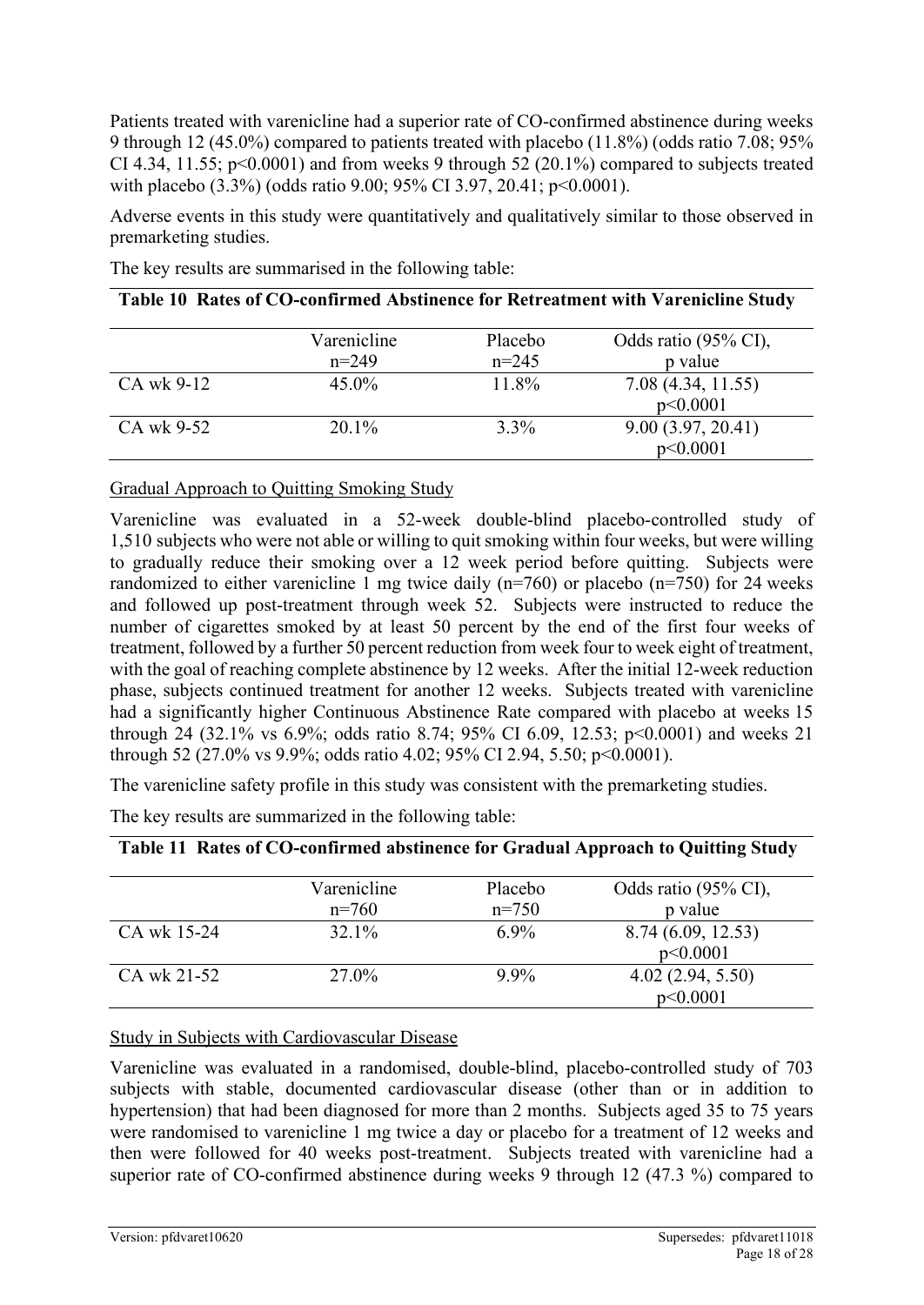subjects treated with placebo  $(14.3\%)$  (odds ratio 6.05; 95% CI 4.13, 8.86; p<0.0001) and from week 9 through 52 (19.8%) compared to subjects treated with placebo (7.4%) (odds ratio 3.19; 95% CI 1.97, 5.18; p<0.0001). Deaths and serious cardiovascular events occurring over the 52 weeks of the study (treatment-emergent and non-treatment-emergent) were adjudicated by a blinded, independent committee. The following treatment-emergent adjudicated events occurred with a frequency  $\geq 1\%$  in either treatment group: nonfatal myocardial infarction (1.1%) vs. 0.3% for varenicline and placebo, respectively), and hospitalization for angina pectoris (0.6% vs. 1.1%). During non-treatment follow up to 52 weeks, adjudicated events with a frequency  $\geq$ 1% included need for coronary revascularization (2.0% vs. 0.6%), hospitalization for angina pectoris (1.7% vs. 1.1%), and new diagnosis of peripheral vascular disease (PVD) or admission for a PVD procedure (1.4% vs. 0.6%). Some of the patients requiring coronary revascularization underwent the procedure as part of management of nonfatal MI and hospitalization for angina. Cardiovascular death occurred in 0.3% of patients in the varenicline arm and 0.6% of patients in the placebo arm over the course of the 52 week study (see section 4.4).

| Table 12 Rates of CO-confirmed abstinence for Study in Subjects with<br><b>Cardiovascular Disease</b> |             |         |                      |  |  |
|-------------------------------------------------------------------------------------------------------|-------------|---------|----------------------|--|--|
|                                                                                                       | Varenicline | Placebo | Odds ratio (95% CI), |  |  |
|                                                                                                       | $n=353$     | $n=350$ | p value              |  |  |
| CA wk 9-12                                                                                            | 47.3%       | 14.3%   | 6.05(4.13, 8.86)     |  |  |
|                                                                                                       |             |         | p<0.0001             |  |  |
| CA wk 9-52                                                                                            | 19.8%       | 7.4%    | 3.19(1.97, 5.18)     |  |  |
|                                                                                                       |             |         | p<0.0001             |  |  |

The key results are summarized in the following table:

#### Cardiovascular Safety Assessment Study in Subjects with and without a History of Psychiatric Disorder

The cardiovascular (CV) safety of varenicline was evaluated in the Cardiovascular Safety Assessment Study in subjects with and without a history of psychiatric disorder (parent study) and in a non-treatment extension study. In the parent study (N=8058), subjects aged 18-75 years, smoking 10 or more cigarettes per day were randomised 1:1:1:1 to varenicline 1 mg BID, bupropion SR 150 mg BID, nicotine replacement therapy patch (NRT) 21 mg/day with taper or placebo for a treatment period of 12 weeks; they were then followed for another 12 weeks posttreatment. The non-treatment extension study enrolled 4595 of the 6293 subjects who completed the parent study and followed them through week 52. Of all treated subjects, 1749 (21.7%) had a medium CV risk and 644 (8.0%) had a high CV risk, as defined by Framingham score.

The primary CV endpoint was the time to major adverse cardiovascular event (MACE), defined as cardiovascular death, non-fatal myocardial infarction or non-fatal stroke during treatment. Deaths and cardiovascular events were adjudicated by a blinded, independent committee.

The following table shows the incidence of MACE and Hazard Ratios vs placebo for all treatment groups during treatment, and cumulative for treatment plus 30 days and through end of study.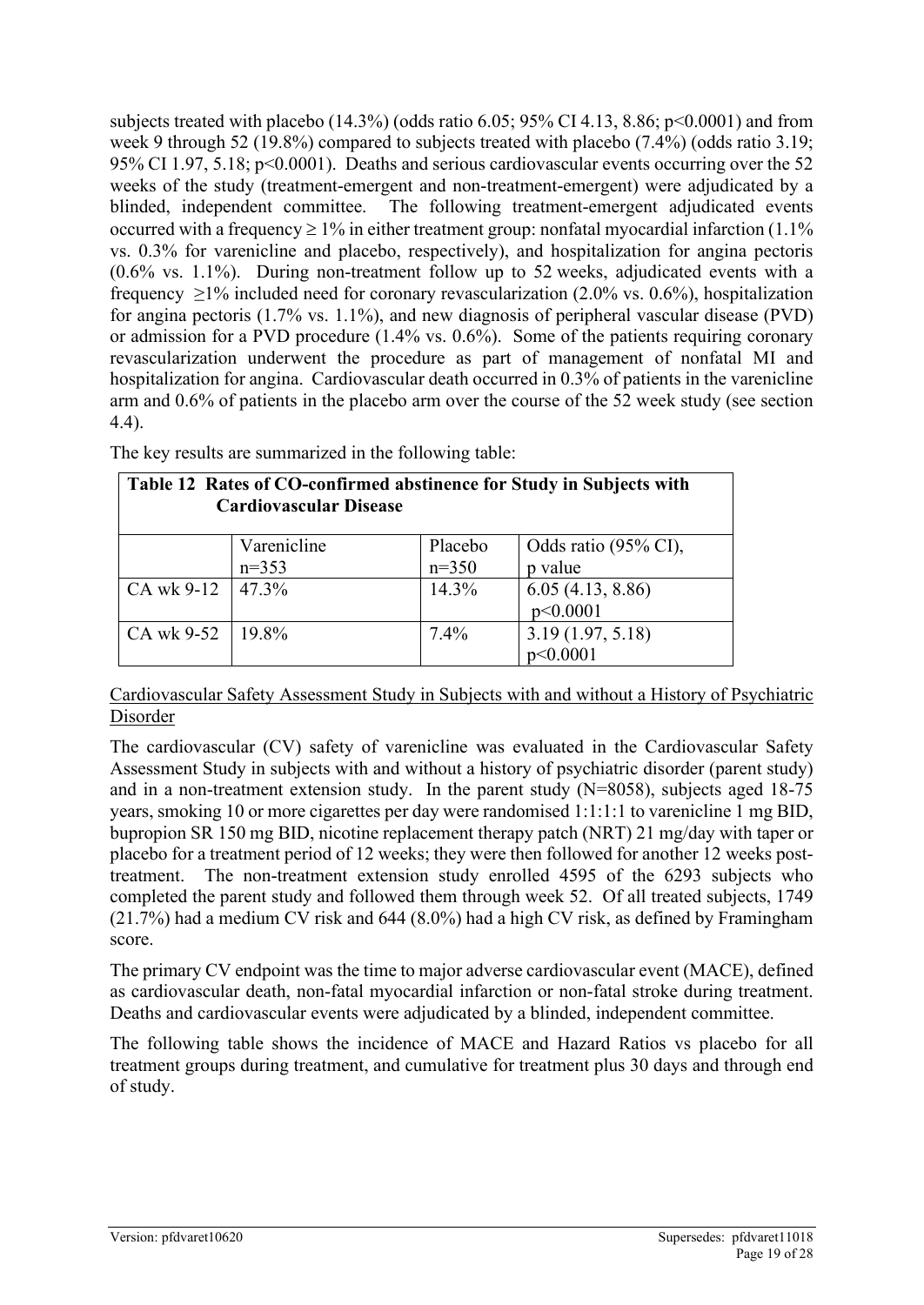|                                      | Varenicline<br>$N = 2016$ | <b>Bupropion</b><br>$N = 2006$ | <b>NRT</b><br>$N = 2022$ | Placebo<br>$N = 2014$ |  |
|--------------------------------------|---------------------------|--------------------------------|--------------------------|-----------------------|--|
| <b>During treatment</b>              |                           |                                |                          |                       |  |
| MACE, $n$ $\left(\frac{9}{0}\right)$ | 1(0.05)                   | 2(0.10)                        | 1(0.05)                  | 4(0.20)               |  |
| Hazard Ratio (95%                    | 0.29(0.05, 1.68)          | 0.50(0.10, 2.50)               | 0.29(0.05, 1.70)         |                       |  |
| CI) vs placebo                       |                           |                                |                          |                       |  |
| During treatment plus 30 days        |                           |                                |                          |                       |  |
| MACE, $n$ $\left(\frac{9}{0}\right)$ | 1(0.05)                   | 2(0.10)                        | 2(0.10)                  | 4(0.20)               |  |
| Hazard Ratio (95%                    | 0.29(0.05, 1.70)          | 0.51(0.10, 2.51)               | 0.50(0.10, 2.48)         |                       |  |
| CI) vs placebo                       |                           |                                |                          |                       |  |
| Through end of study                 |                           |                                |                          |                       |  |
| MACE, $n$ $\left(\frac{9}{0}\right)$ | 3(0.15)                   | 9(0.45)                        | 6(0.30)                  | 8(0.40)               |  |
| Hazard Ratio (95%                    | 0.39(0.12, 1.27)          | 1.09(0.42, 2.83)               | 0.75(0.26, 2.13)         |                       |  |
| CI) vs placebo                       |                           |                                |                          |                       |  |

Incidence of MACE + (defined as any MACE or a new onset or worsening peripheral vascular disease (PVD) requiring intervention, a need for coronary revascularization, or hospitalization for unstable angina) and all cause deaths are shown for all treatment groups during treatment, and cumulative for treatment plus 30 days and through end of study in the following table.

|                               | <b>Varenicline</b><br>$N = 2016$ | <b>Bupropion</b><br>$N = 2006$ | <b>NRT</b><br>$N = 2022$ | <b>Placebo</b><br>$N = 2014$ |
|-------------------------------|----------------------------------|--------------------------------|--------------------------|------------------------------|
| <b>During treatment</b>       |                                  |                                |                          |                              |
| $MACE+, n (%)$                | 5(0.25)                          | 4(0.20)                        | 2(0.10)                  | 5(0.25)                      |
| All cause deaths, n           | $\theta$                         | 2(0.10)                        | $\theta$                 | 2(0.10)                      |
| (%)                           |                                  |                                |                          |                              |
| During treatment plus 30 days |                                  |                                |                          |                              |
| $MACE+, n (\%)$               | 5(0.25)                          | 4(0.20)                        | 3(0.15)                  | 7(0.35)                      |
| All cause deaths, n           | $\theta$                         | 2(0.10)                        | $\overline{0}$           | 2(0.10)                      |
| (%)                           |                                  |                                |                          |                              |
| Through end of study          |                                  |                                |                          |                              |
| $MACE+$ , n $(\%$             | 10(0.50)                         | 15(0.75)                       | 10(0.49)                 | 12(0.60)                     |
| All cause deaths, n           | 2(0.10)                          | 4(0.20)                        | 3(0.15)                  | 4(0.20)                      |
| $(\%)$                        |                                  |                                |                          |                              |

The use of varenicline, bupropion, and NRT was not associated with an increased risk of CV AEs in smokers treated for up to 12 weeks and followed for up to 1 year compared to placebo, although because of the relatively low number of events overall, an association cannot be entirely ruled out. The number of subjects with MACE, MACE  $+$  and all cause deaths was similar or lower for the varenicline-treated subjects compared to those treated with placebo (see section 4.4).

#### Study in Subjects with Chronic Obstructive Pulmonary Disease

Varenicline was evaluated in a randomised, double-blind, placebo-controlled study of 499 subjects with mild-to-moderate chronic obstructive pulmonary disease with post-bronchodilator FEV1/FVC <70% and FEV1  $\geq$  50% of predicted normal value. Subjects aged ≥ 35 years were randomised to varenicline 1 mg twice a day or placebo for a treatment of 12 weeks and then were followed for 40 weeks post-treatment. Subjects treated with varenicline had a superior rate of CO-confirmed abstinence during weeks 9 through 12 (42.3%) compared to subjects treated with placebo (8.8%) (odds ratio 8.40; 95% CI 4.99, 14.14; p<0.0001) and from week 9 through 52 (18.6%) compared to subjects treated with placebo (5.6%) (odds ratio 4.04; 95% CI 2.13, 7.67; p<0.0001). Adverse events in this study were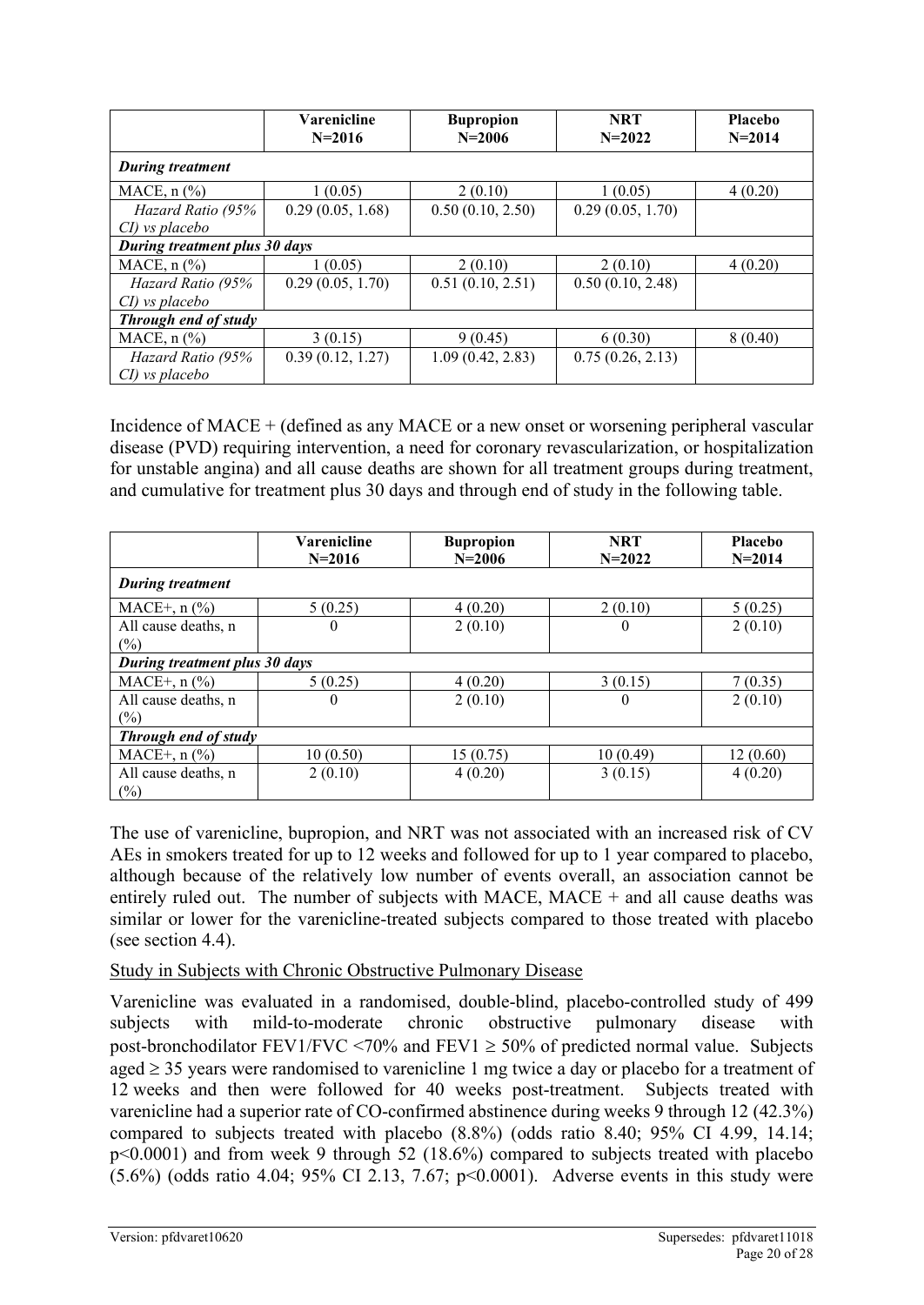quantitatively and qualitatively similar to those observed in premarketing studies. The key results are summarized in the following table:

|                     | Varenicline | Placebo | Odds ratio (95% CI), |
|---------------------|-------------|---------|----------------------|
|                     | $n=248$     | $n=251$ | p value              |
| CA wk 9-12 $42.3\%$ |             | 8.8%    | 8.40 (4.99, 14.14)   |
|                     |             |         | p<0.0001             |
| CA wk $9-52$ 18.6%  |             | $5.6\%$ | 4.04(2.13, 7.67)     |
|                     |             |         | p<0.0001             |

#### **Table 13 Rates of CO-confirmed abstinence for Study in Subjects with Obstructive Pulmonary Disease**

#### Study in Subjects with Major Depressive Disorder

Varenicline was evaluated in a randomised, double-blind, placebo-controlled study of 525 subjects with major depressive disorder without psychotic features (DSM-IV TR), on stable antidepressant treatment and/or who experienced a major depressive episode in the past 2 years and were successfully treated. Subjects aged 18 to 75 years were randomised to varenicline 1 mg BID or placebo for a treatment of 12 weeks and then followed for 40 weeks post-treatment. Subjects treated with varenicline had a superior rate of CO-confirmed abstinence during weeks 9 through 12 (35.9%) compared to subjects treated with placebo (15.6%) (odds ratio 3.35; 95% CI 2.16, 5.21;  $p<0.0001$ ) and from week 9 through 52 (20.3%) compared to subjects treated with placebo (10.4%) (odds ratio 2.36; 95% CI 1.40, 3.98; p=0.0011).

The most common adverse events ( $\geq 10\%$ ) in subjects taking varenicline were nausea (27.0%) vs. 10.4% on placebo), headache (16.8% vs. 11.2%) abnormal dreams (11.3% vs. 8.2%), insomnia (10.9% vs. 4.8%) and irritability (10.9% vs. 8.2%). Additionally, the following psychiatric AEs were reported in  $\geq 2\%$  of patients in either treatment group (varenicline or placebo, respectively): anxiety (7.0% vs. 9.3%), agitation (6.6% vs. 4.1%), depression (6.6% vs. 4.8%), tension (3.5% vs. 3.0%), depressed mood (2.7% vs. 3.7%), sleep disorder (2.7% vs. 1.5%), hostility (2.0% vs. 0.4%) and restlessness (2.0% vs. 1.9%). Psychiatric scales showed no differences between the varenicline and placebo groups and no overall worsening of depression during the study in either treatment group.

The percentage of subjects with suicidal ideation and/or behaviour was similar between the varenicline and placebo groups during treatment (6.0% and 7.5%, respectively) and the non-treatment follow-up (6.2% and 5.8%, respectively). There was one event of intentional self injury/possible suicide attempt during treatment (Day 73) in a subject with history of alcohol abuse in the placebo group. A possible suicide could not be ruled out in one subject who died by an overdose of illicit drugs 76 days after last dose of study drug in the varenicline group.

| Table 14 Rates of CO-confirmed abstinence for Patients with Major Depressive<br><b>Disorder</b> |                        |                    |                                 |  |
|-------------------------------------------------------------------------------------------------|------------------------|--------------------|---------------------------------|--|
|                                                                                                 | Varenicline<br>$n=256$ | Placebo<br>$n=269$ | Odds ratio (95% CI),<br>p value |  |
| CA wk 9-12                                                                                      | 35.9                   | 15.6               | 3.35(2.16, 5.21)<br>p<0.0001    |  |
| CA wk 9-52                                                                                      | 20.3                   | 10.4               | 2.36(1.40, 3.98)<br>$p=0.0011$  |  |

The key efficacy results are summarised in the following table: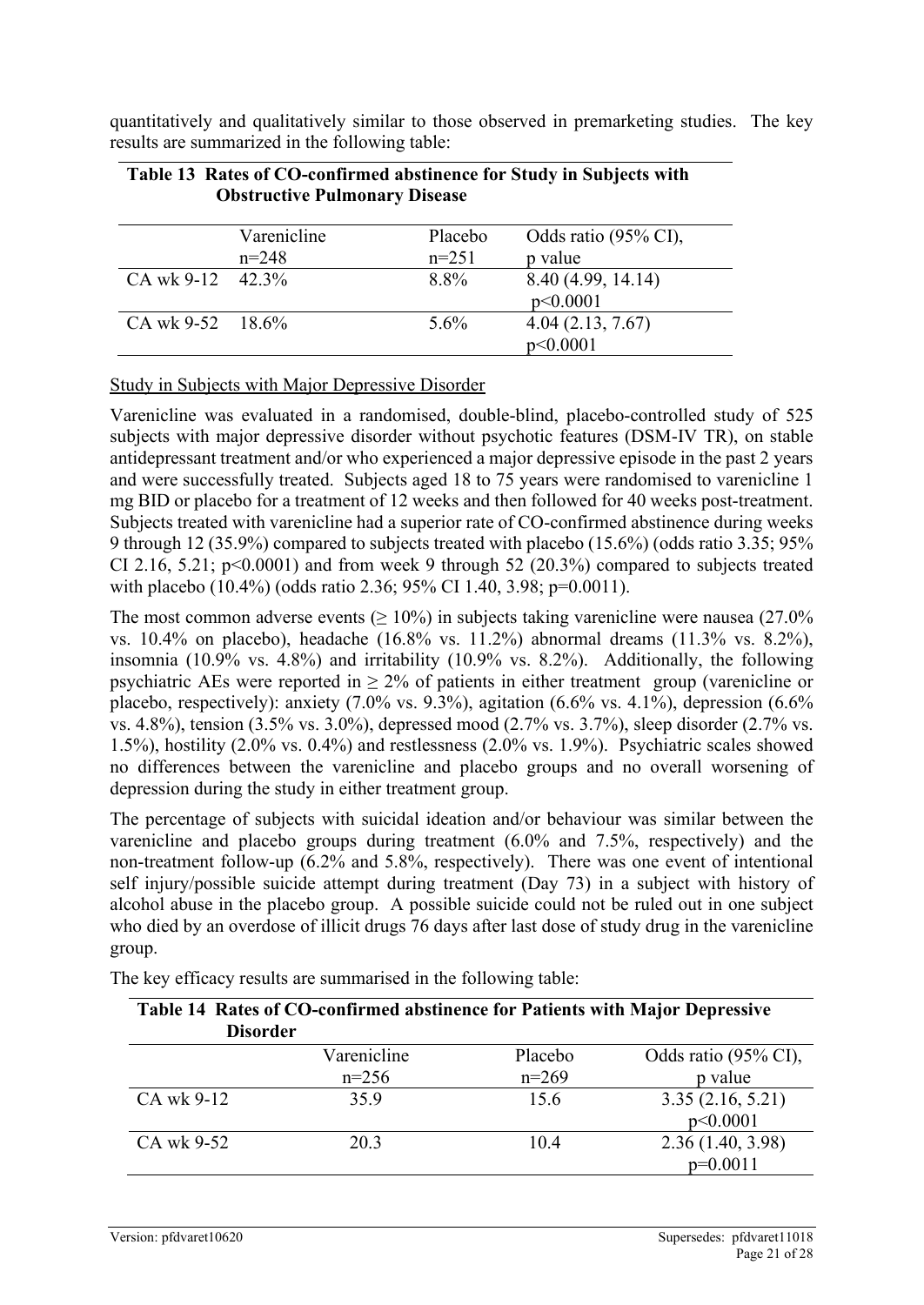#### Study in Subjects with Stable Schizophrenia or Schizoaffective Disorder

Varenicline safety and tolerability was assessed in a double-blind study of 128 smokers with stable schizophrenia or schizoaffective disorder, on antipsychotic medication, randomized 2:1 to varenicline (1 mg twice daily) or placebo for 12 weeks with 12-week non-drug follow-up.

The most common adverse events in subjects taking varenicline were nausea (23.8% vs. 14.0% on placebo), headache (10.7% vs. 18.6% on placebo) and vomiting (10.7% vs. 9.3% on placebo). Among reported neuropsychiatric adverse events, insomnia was the only event reported in either treatment group in  $\geq$  5% of subjects at a rate higher in the varenicline group than in placebo  $(9.5\% \text{ vs. } 4.7\%)$ .

Overall, there was no worsening of schizophrenia in either treatment group as measured by psychiatric scales and there were no overall changes in extra-pyramidal signs.

In the varenicline group compared to placebo, a higher proportion of subjects reported suicidal ideation or behaviour prior to enrolment (lifetime history) and after the end of active treatment period (on Days 33 to 85 after the last dose of drugs). During the active treatment period, the incidence of suicide-related events was similar between the varenicline-treated and the placebo-treated subjects (11 vs. 9.3 %, respectively). The percentage of subjects with suicide-related events in the active treatment phase compared to post-treatment phase was unchanged in the varenicline group; in the placebo group, this percentage was lower in the posttreatment phase. There were no completed suicides. There was one suicidal attempt in a varenicline-treated subject whose lifetime history included several similar attempts. The limited data available from this single smoking cessation study is not sufficient to allow definitive conclusions to be drawn. However, these data do not suggest that varenicline treatment causes or worsens suicidality in subjects with stable schizophrenia or schizoaffective disorder.

#### Neuropsychiatric Safety

#### **Study in Patients with and without a History of Psychiatric Disorder**

Varenicline was evaluated in a randomized, double-blind, active and placebo-controlled study that included subjects with a history of psychiatric disorder (psychiatric cohort, N=4074) and subjects without a history of psychiatric disorder (non-psychiatric cohort, N=3984). Subjects aged 18-75 years, smoking 10 or more cigarettes per day were randomized 1:1:1:1 to varenicline 1 mg twice a day, bupropion SR 150 mg twice a day, nicotine replacement therapy patch (NRT) 21 mg/day with taper or placebo for a treatment period of 12 weeks; they were then followed for another 12 weeks post-treatment.

The primary safety endpoint was a composite of the following neuropsychiatric (NPS) adverse events: severe events of anxiety, depression, feeling abnormal, or hostility, and moderate or severe events of agitation, aggression, delusions, hallucinations, homicidal ideation, mania, panic, paranoia, psychosis, suicidal ideation, suicidal behaviour or completed suicide (see section 4.4).

The most commonly reported adverse events in subjects treated with varenicline in this study were similar to those observed in premarketing studies. Adverse events reported in  $\geq 10\%$  of subjects treated with varenicline in the entire study population were nausea (25.3% vs 6.8% on placebo) and headache (12.2% vs 9.9% on placebo) (see section 4.8, Special Populations).

In both cohorts, subjects treated with varenicline had a superior rate of CO-confirmed abstinence during weeks 9 through 12 and 9 through 24 compared to subjects treated with bupropion, nicotine patch and placebo.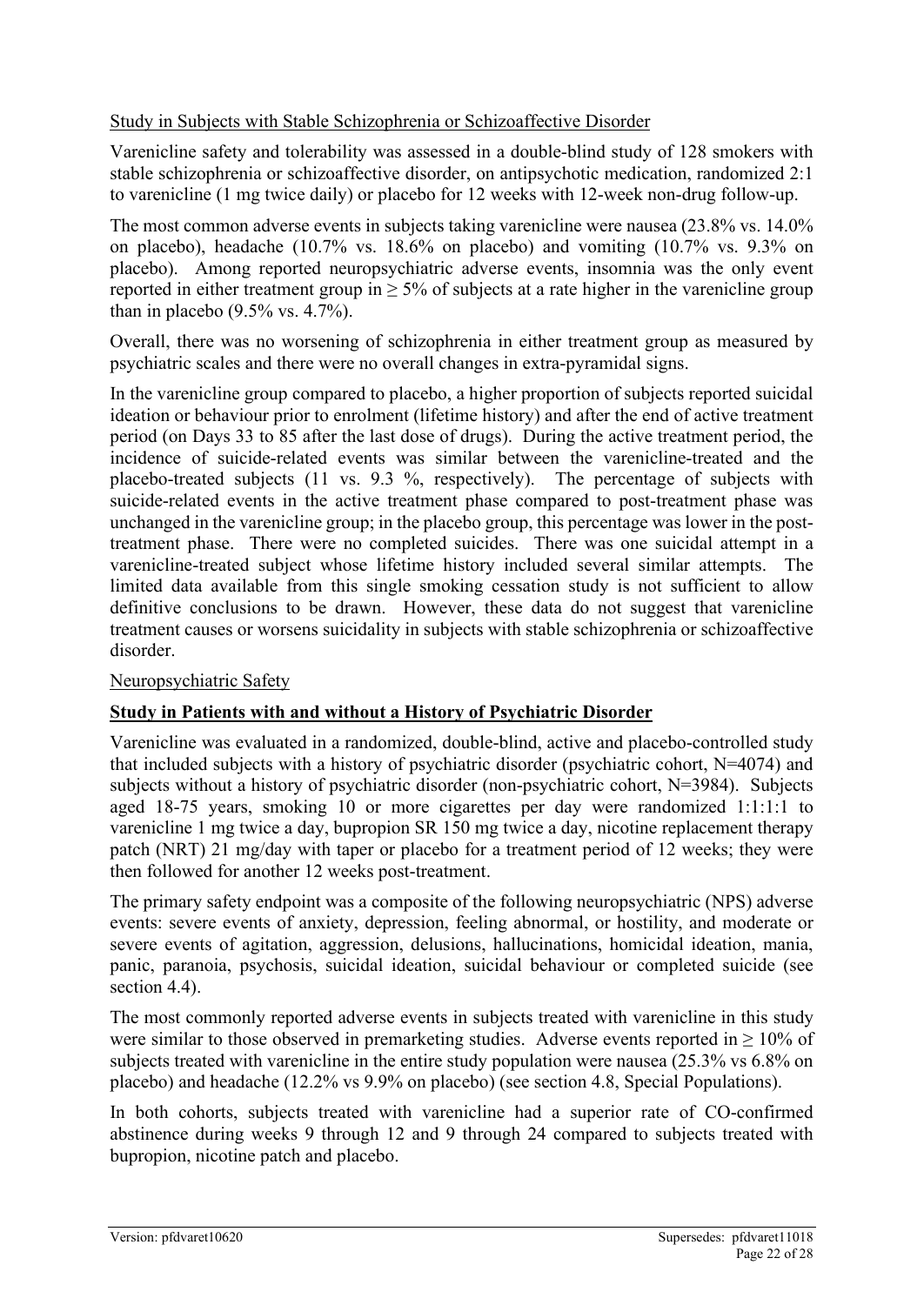The key efficacy results are summarized in the following table:

|                                                            | <b>Non-psychiatric Cohort</b>      | <b>Psychiatric Cohort</b>        |
|------------------------------------------------------------|------------------------------------|----------------------------------|
| <b>CAR 9-12</b> n/N $(\% )$                                |                                    |                                  |
| Varenicline                                                | 382/1005 (38.0%)                   | 301/1032 (29.2%)                 |
| Bupropion                                                  | 261/1001 (26.1%)                   | 199/1033 (19.3%)                 |
| <b>NRT</b>                                                 | 267/1013 (26.4%)                   | 209/1025 (20.4%)                 |
| Placebo                                                    | 138/1009 (13.7%)                   | 117/1026 (11.4%)                 |
| <b>Treatment Comparisons:</b> Odds ratio (95% CI), p value |                                    |                                  |
| Varenicline vs Placebo                                     | 4.00 (3.20, 5.00), $P \le 0.0001$  | $3.24$ (2.56, 4.11), P<0.0001    |
| Bupropion vs Placebo                                       | $2.26$ (1.80, 2.85), P<0.0001      | $1.87(1.46, 2.39)$ , P<0.0001    |
| NRT vs Placebo                                             | $2.30(1.83, 2.90)$ , P<0.0001      | $2.00(1.56, 2.55)$ , P<0.0001    |
| Varenicline vs Bupropion                                   | $1.77$ $(1.46, 2.14)$ , P<0.0001   | $1.74$ $(1.41, 2.14)$ , P<0.0001 |
| Varenicline vs NRT                                         | $1.74$ $(1.43, 2.10)$ , $P<0.0001$ | 1.62 $(1.32, 1.99)$ , P<0.0001   |
| <b>CAR 9-24</b> n/N $(\% )$                                |                                    |                                  |
| Varenicline                                                | 256/1005 (25.5%)                   | 189/1032 (18.3%)                 |
| Bupropion                                                  | 188/1001 (18.8%)                   | 142/1033 (13.7%)                 |
| <b>NRT</b>                                                 | 187/1013 (18.5%)                   | 133/1025 (13.0%)                 |
| Placebo                                                    | 106/1009 (10.5%)                   | 85/1026 (8.3%)                   |
| <b>Treatment Comparisons: Odds ratio (95% CI), p value</b> |                                    |                                  |
| Varenicline vs Placebo                                     | 2.99 (2.33, 3.83), P<0.0001        | $2.50(1.90, 3.29)$ , P<0.0001    |
| Bupropion vs Placebo                                       | 2.00 (1.54, 2.59), P<0.0001        | $1.77(1.33, 2.36)$ , P<0.0001    |
| NRT vs Placebo                                             | $1.96$ (1.51, 2.54), P<0.0001      | $1.65$ (1.24, 2.20), P=0.0007    |
| Varenicline vs Bupropion                                   | 1.49 (1.20, 1.85) P=0.0003         | 1.41 $(1.11, 1.79)$ , P=0.0047   |
| Varenicline vs NRT                                         | $1.52$ (1.23, 1.89), P=0.0001      | 1.51 (1.19, 1.93), $P=0.0008$    |

| Table 15 Rates of CO-confirmed abstinence for Patients with and without a History |
|-----------------------------------------------------------------------------------|
| of Psychiatric Disorder                                                           |

CAR=continuous abstinence rate; CI=confidence interval; NRT=Nicotine replacement therapy patch

#### Meta-Analyses of Clinical Trials

A meta-analysis of 5 randomized, double blind, placebo controlled trials, including 1907 patients (1130 varenicline, 777 placebo), was conducted to assess suicidal ideation and behaviour as reported on the Columbia-Suicide Severity Rating Scale (C-SSRS). This metaanalysis included one trial  $(N=127)$  in patients with a history of schizophrenia or schizoaffective disorder and another trial (N=525) in patients with a history of depression. The results showed no increase in the incidence of suicidal ideation and/or behaviour in patients treated with varenicline compared to patients treated with placebo, with a Risk Ratio (RR) of 0.79 (95% Confidence Interval [CI]: 0.46, 1.36), as shown in the table below. Forty-eight (48) of the 55 patients who reported suicidal ideation or behaviour (24 varenicline, 24 placebo) were from the two trials that enrolled patients with a history of schizophrenia, schizoaffective disorder, or depression. Few patients reported these events in the other three trials (4 varenicline, 3 placebo).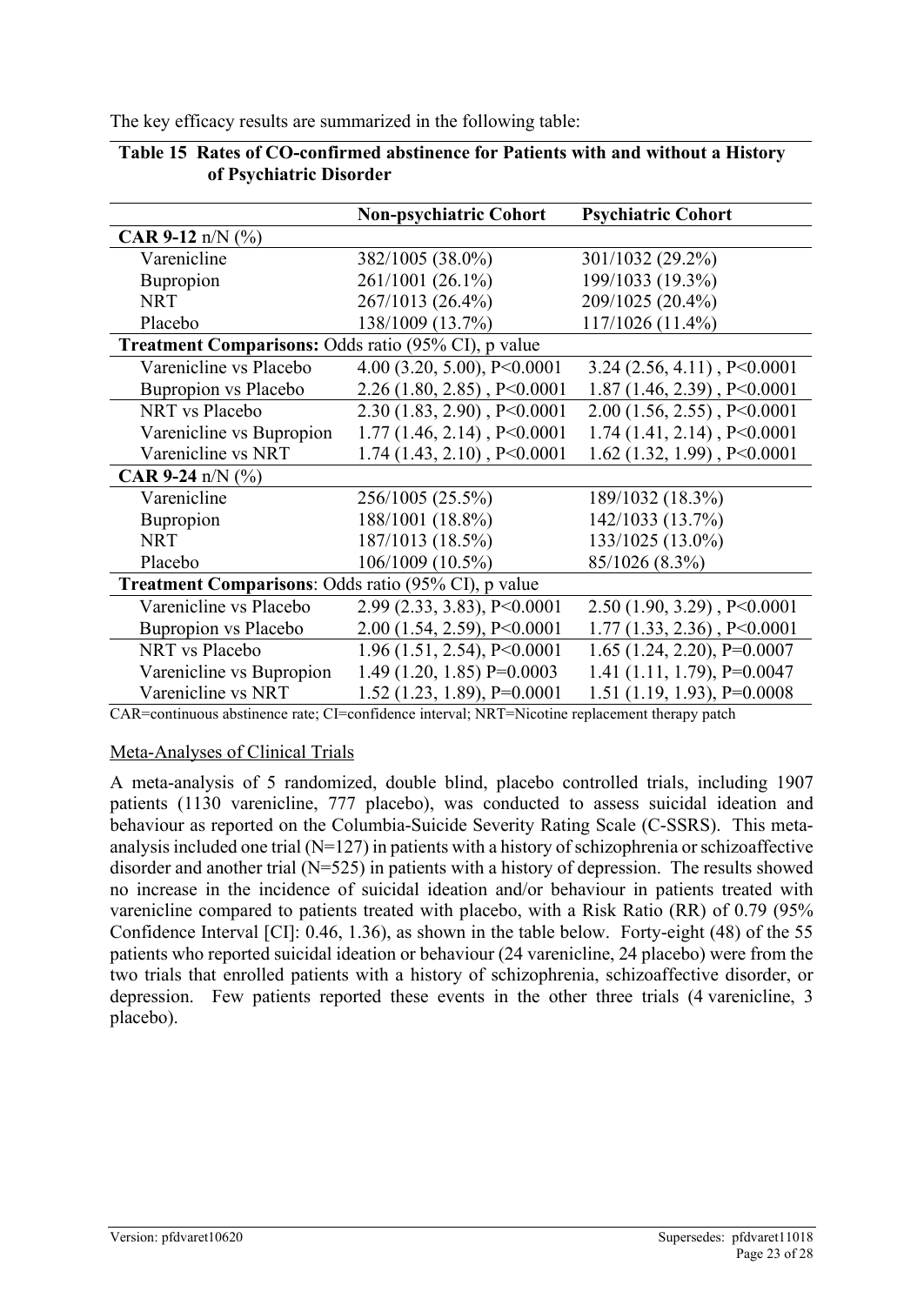#### **Table 16 Number of Patients and Risk Ratio for Suicidal Ideation and/or Behaviour Reported on C-SSRS from a Meta-Analysis of 5 Clinical Trials Comparing Varenicline to Placebo**

|                                                               | Varenicline<br>$(N=1130)$ | Placebo<br>(N=777 |
|---------------------------------------------------------------|---------------------------|-------------------|
| Patients with suicidal ideation and/or behaviour* $[n (%)]**$ | 28(2.5)                   | 27(3.5)           |
| Patient-years of exposure                                     | 325                       | 217               |
| Risk Ratio $# (RR; 95\% \text{ CI})$                          | 0.79(0.46, 1.36)          |                   |

\* Of these, one patient in each treatment arm reported suicidal behaviour

\*\* Patients with events up to 30 days after treatment; % are not weighted by study

# RR of incidence rates per 100 patient years

A meta-analysis of 18 double-blind, randomized, placebo-controlled clinical trials assessed the neuropsychiatric safety of varenicline. These trials included the 5 trials described above that used the C-SSRS, and a total of 8521 patients (5072 varenicline, 3449 placebo), some of which had psychiatric conditions. The results showed a similar incidence of combined neuropsychiatric adverse events, other than sleep disorders, in patients treated with varenicline compared to patients treated with placebo, with a risk ratio (RR) of 1.01 (95% CI: 0.88, 1.15). Pooled data from these 18 trials showed a similar incidence rate of individual categories of psychiatric events in patients treated with varenicline compared to patients treated with placebo. The table below describes the most frequently  $(≥ 1%)$  reported categories of adverse events related to psychiatric safety other than sleep disorders and disturbances.

| Table 17 Psychiatric Adverse Events Occurring in $\geq 1\%$ of Patients from Pooled Data<br>from 18 Clinical Trials |             |                |  |  |
|---------------------------------------------------------------------------------------------------------------------|-------------|----------------|--|--|
|                                                                                                                     | Varenicline | <b>Placebo</b> |  |  |
|                                                                                                                     | $(N=5072)$  | $(N=3449)$     |  |  |
| Anxiety disorders and symptoms                                                                                      | 253(5.0)    | 206(6.0)       |  |  |
| Depressed mood disorders and disturbances                                                                           | 179(3.5)    | 108(3.1)       |  |  |
| Mood disorders and disturbances NEC*                                                                                | 116(2.3)    | 53 (1.5)       |  |  |

\* NEC = Not Elsewhere Classified

Counts (percentages) corresponds to the number of patients reporting the event

#### Observational Studies

Four observational studies, each including 10,000 to 30,000 users of varenicline in the adjusted analyses, compared the risk of serious neuropsychiatric events, including neuropsychiatric hospitalizations and fatal and non-fatal self-harm, in patients treated with varenicline versus patients prescribed NRT or bupropion. All studies were retrospective cohort studies and included patients with and without a psychiatric history. All studies used statistical methods to control for confounding factors, including preferential prescribing of varenicline to healthier patients, although there is the possibility of residual confounding.

Two of the studies found no difference in risk of neuropsychiatric hospitalizations between varenicline users and nicotine patch users (Hazard Ratio [HR] 1.14; 95% Confidence Interval [CI]:  $0.56-2.34$  in the first study, and  $0.76$ ;  $95\%$  CI:  $0.40-1.46$  in the second study). The power to detect differences in these two studies was limited. The third study reported no difference in risk of psychiatric adverse events diagnosed during an emergency department visit or inpatient admission between varenicline users and bupropion users (HR 0.85; 95% CI: 0.55-1.30). The fourth study showed no evidence of a higher risk of fatal and non-fatal self- harm (HR of 0.88; 95% CI: 0.52-1.49) in patients prescribed varenicline compared to patients prescribed NRT.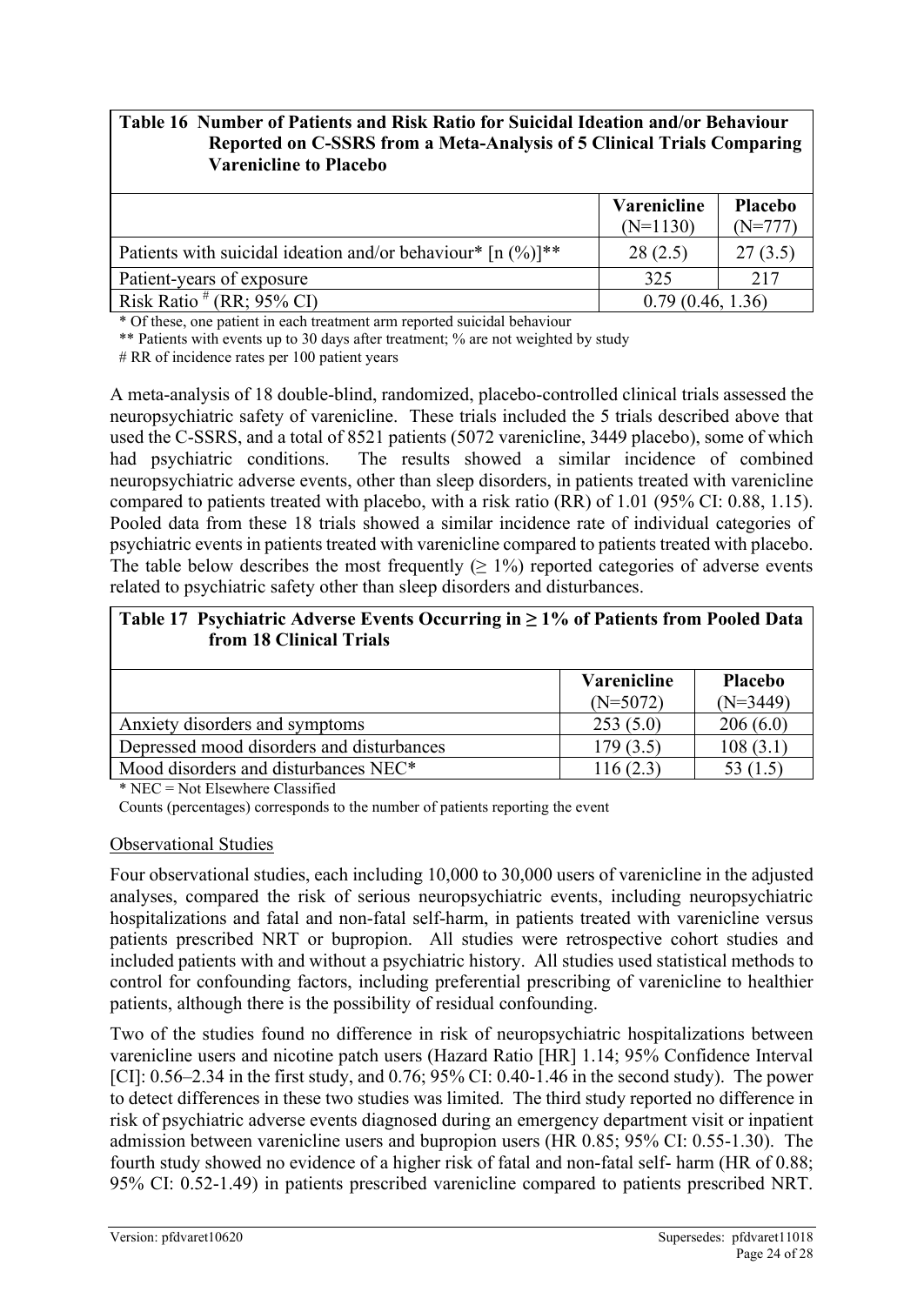The occurrence of detected suicide was rare during the three months after patients initiated any drug treatment (two cases in 31,260 varenicline users and six cases in 81,545 NRT users).

#### Other Observational Studies

#### Pregnancy Cohort Study:

A population-based cohort study compared infants exposed to varenicline *in utero* (N=335) with infants born to mothers who smoked during pregnancy (N=78,412) and infants born to non-smoking mothers (N=806,438). In this study, infants exposed to varenicline *in utero* were no more likely to have major congenital malformations (3.6%) than infants born to mothers who smoked during pregnancy  $(4.3\%)$  or to non-smoking mothers  $(4.2\%)$ . Similarly, infants exposed to varenicline *in utero,* as compared to infants of smoking and non-smoking mothers, were not at increased risk of stillbirth, (0.3%, 0.5%, 0.3%, respectively), small for gestational age (12.5%, 17.1%, 9.1%), preterm birth (7.5%, 7.9%, 5.8%), or premature rupture of membrane (3.6%, 5.4%, 3.8%) (see section 4.6).

#### Paediatric Population

The efficacy and safety of varenicline was evaluated in a randomised, double-blind, placebo-controlled study of 312 patients aged 12 to 19 years, who smoked an average of at least 5 cigarettes per day during the 30 days prior to recruitment, and had a score of at least 4 on the Fagerstrom Test for Nicotine Dependence. Patients were stratified by age (12 to 16 years of age and 17 to 19 years of age) and by body weight ( $\leq 55$  kg and  $\geq 55$  kg). Following a two week titration, patients randomised to varenicline with a body weight >55 kg received 1 mg twice daily (high dose group) or 0.5 mg twice daily (low dose group), while patients with a body weight ≤55 kg received 0.5 mg twice daily (high dose group) or 0.5 mg once daily (low dose group). Patients received treatment for 12 weeks, followed by a non-treatment period of 40 weeks, along with age-appropriate counselling throughout the study.

Results from this study showed that neither varenicline dose significantly increased continuous abstinence rates at weeks 9 through 12 of treatment compared with placebo in subjects 12 to 19 years of age or in subjects 12 to 16 years of age. The study was not powered to assess efficacy in adolescent smokers 17 to 19 years of age, and in this group conclusions cannot be drawn. The varenicline safety profile in this study was consistent with that shown in adult studies (see section 4.2, Paediatric Population and section 5.2, Paediatric Population).

#### **5.2 Pharmacokinetic Properties**

#### *Absorption*

Maximum plasma concentrations of varenicline tartrate occur typically within 3-4 hours after oral administration. Mean (SD)  $C_{\text{max}}$  was 9.22 (2.05) ng/mL at the recommended dose of 1 mg BID. Following administration of multiple oral doses to healthy volunteers, steady-state conditions were reached within 4 days. Varenicline tartrate exhibits linear kinetics when given as single or repeated doses. Absorption is virtually complete after oral administration and systemic availability is high. Oral bioavailability of varenicline tartrate is unaffected by food or time-of-day dosing.

#### *Distribution*

Plasma protein binding of varenicline tartrate is low (<20%) and independent of both age and renal function. Apparent volume of distribution averaged 415 litres (%CV=50) at steady-state.

#### *Metabolism*

Varenicline tartrate undergoes minimal metabolism with 92% eliminated unchanged in the urine.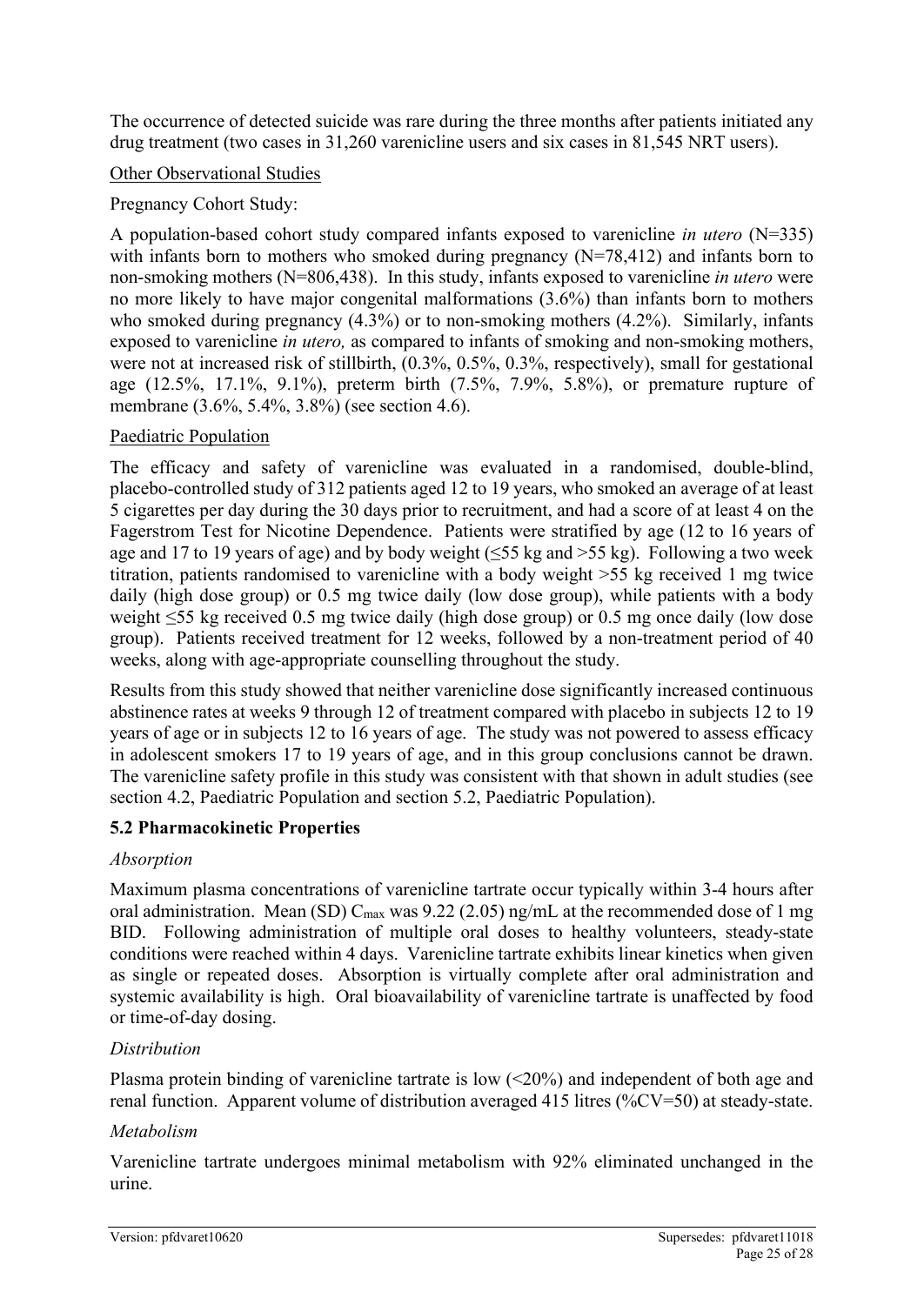#### *Elimination*

The elimination half-life of varenicline tartrate is approximately 24 hours (individual range 10-58 hr). Renal elimination of varenicline tartrate is primarily through glomerular filtration along with active tubular secretion via the organic cationic transporter, OCT2.

#### *Special Patient Populations*

There are no clinically meaningful differences in varenicline tartrate pharmacokinetics due to age, race, gender, smoking status, or use of concomitant medications, as demonstrated in specific pharmacokinetic studies and in population pharmacokinetic analyses.

#### Hepatic Impairment

Due to the absence of significant hepatic metabolism, varenicline pharmacokinetics should be unaffected in patients with hepatic insufficiency and the potential for clinically meaningful drug interactions between varenicline and metabolic inhibitors/inducers is low.

#### Renal Impairment

Varenicline tartrate pharmacokinetics were unchanged in subjects with mild renal impairment (estimated creatinine clearance >50 mL/min and ≤80 mL/min); in patients with moderate renal impairment (estimated creatinine clearance ≥30 mL/min and ≤50 mL/min), varenicline tartrate exposure increased 1.5-fold compared with subjects with normal renal function (estimated creatinine clearance >80 mL/min). In subjects with severe renal impairment (estimated creatinine clearance <30 mL/min), varenicline tartrate exposure increased 2.1-fold. In subjects with end-stage-renal disease (ESRD), varenicline tartrate was efficiently removed by haemodialysis. While no dosing adjustment is necessary for patients with mild to moderate renal impairment, a reduced dosing frequency of 1 mg once daily is recommended for patients with severe renal impairment (see section 4.2). Dosing should begin at 0.5 mg once daily for the first 3 days, and then increased to 1 mg once daily.

#### Elderly ( $> 65$  years)

No dosage adjustment is necessary for elderly patients (see section 4.2).

A combined single and multiple-dose pharmacokinetic study demonstrated that the pharmacokinetics of 1 mg varenicline tartrate given once or twice daily to 16 healthy elderly male and female smokers (aged 65-75 years) for 7 consecutive days was similar to that of younger subjects.

#### Paediatric Population

Varenicline is not recommended for use in paediatric patients (under 18 years of age) because its efficacy in this population was not demonstrated.

Single and multiple-dose pharmacokinetics of varenicline have been investigated in paediatric subjects aged 12 to 17 years old (inclusive) and were approximately dose-proportional over the 0.5 mg to 2 mg daily dose range studied. Steady-state systemic exposure in adolescent patients of bodyweight >55 kg, as assessed by AUC (0-24), was comparable to that noted for the same doses in the adult population. When a 0.5 mg dose was given twice a day, steady-state daily exposure of varenicline was, on average, higher (by approximately 40%) in adolescent patients with bodyweight  $\leq$  55 kg compared to that seen in the adult population (see section 4.2, Paediatric Population and section 5.1, Clinical Efficacy and Safety, Paediatric Population).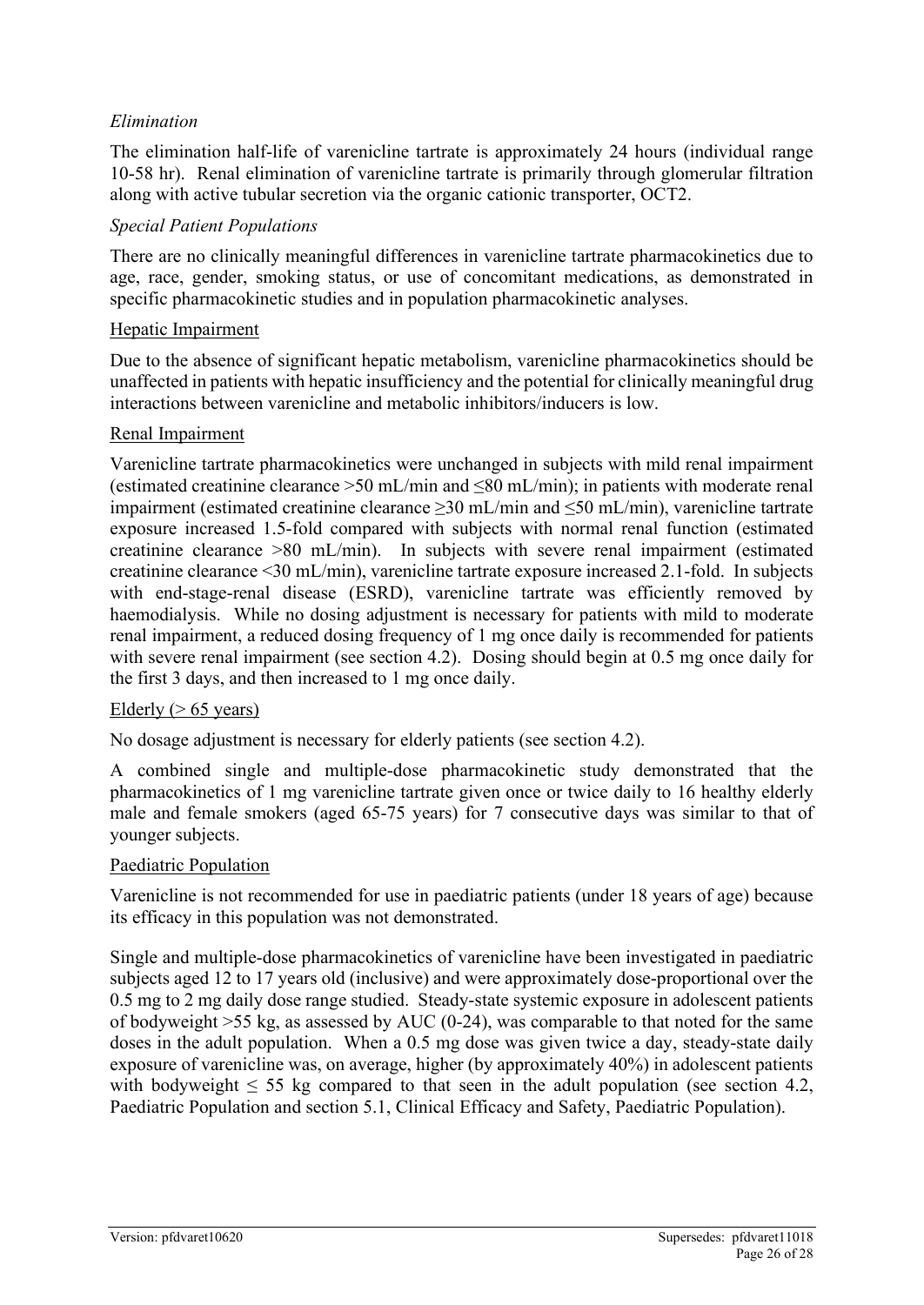#### **5.3 Preclinical Safety Data**

#### *Carcinogenicity*

Carcinogenicity studies were performed in mice and rats at respective oral doses of varenicline up to 20 mg/kg/day and 15 mg/kg/day for 2 years, with respective systemic drug exposure  $(C_{\text{max}})$  up to 130 and 50 times the human plasma  $C_{\text{max}}$  at the maximal recommended dose of 1 mg twice daily. There was no evidence of carcinogenicity in mice or female rats. Male rats showed increased incidences of hibernoma (a rare tumour of brown fat) at systemic exposures of 25 times the human  $C_{\text{max}}$  (incidence 1/65 rats) and 50 times the human  $C_{\text{max}}$  (incidence 2/65 rats); the no-effect exposure was 10 times the human  $C_{\text{max}}$ . The clinical relevance of this finding has not been established.

#### *Genotoxicity*

Varenicline had no genotoxic effects, with or without metabolic activation, based on the following assays: Ames bacterial mutation assay; mammalian CHO/HGPRT assay; and tests for cytogenic aberrations *in vivo* in rat bone marrow and *in vitro* in human lymphocytes.

#### *Teratogenesis*

There was no evidence of teratogenicity following oral administration of varenicline to rats and rabbits during organogenesis with systemic exposure (plasma AUC) up to 36 times the human plasma AUC at the maximal recommended dose of 1 mg twice daily.

#### *Nonteratogenic Effects*

In animal reproduction studies, varenicline has been shown to have adverse effects on the fetus and offspring. Oral administration of varenicline to pregnant rabbits during organogenesis resulted in reduced fetal weights at systemic exposure (plasma AUC) 50 times the human plasma AUC at the maximal recommended dose; the no-effect exposure was 23 times the clinical exposure. Oral administration of varenicline to pregnant rats from early gestation until weaning resulted in reduced fertility, increased auditory startle response and decreased rearing in offspring at maternal plasma concentrations 40 times the human plasma  $C_{\text{max}}$  at the maximal recommended dose; the no-effect exposure was 17 times clinical exposure.

# **6. PHARMACEUTICAL PARTICULARS**

#### **6.1 List of Excipients**

Microcrystalline cellulose Calcium hydrogen phosphate Croscarmellose sodium Silica – colloidal anhydrous Magnesium stearate Opadry® White (0.5 mg) Opadry® Blue (1 mg) Opadry® Clear.

#### **6.2 Incompabilities**

Not applicable.